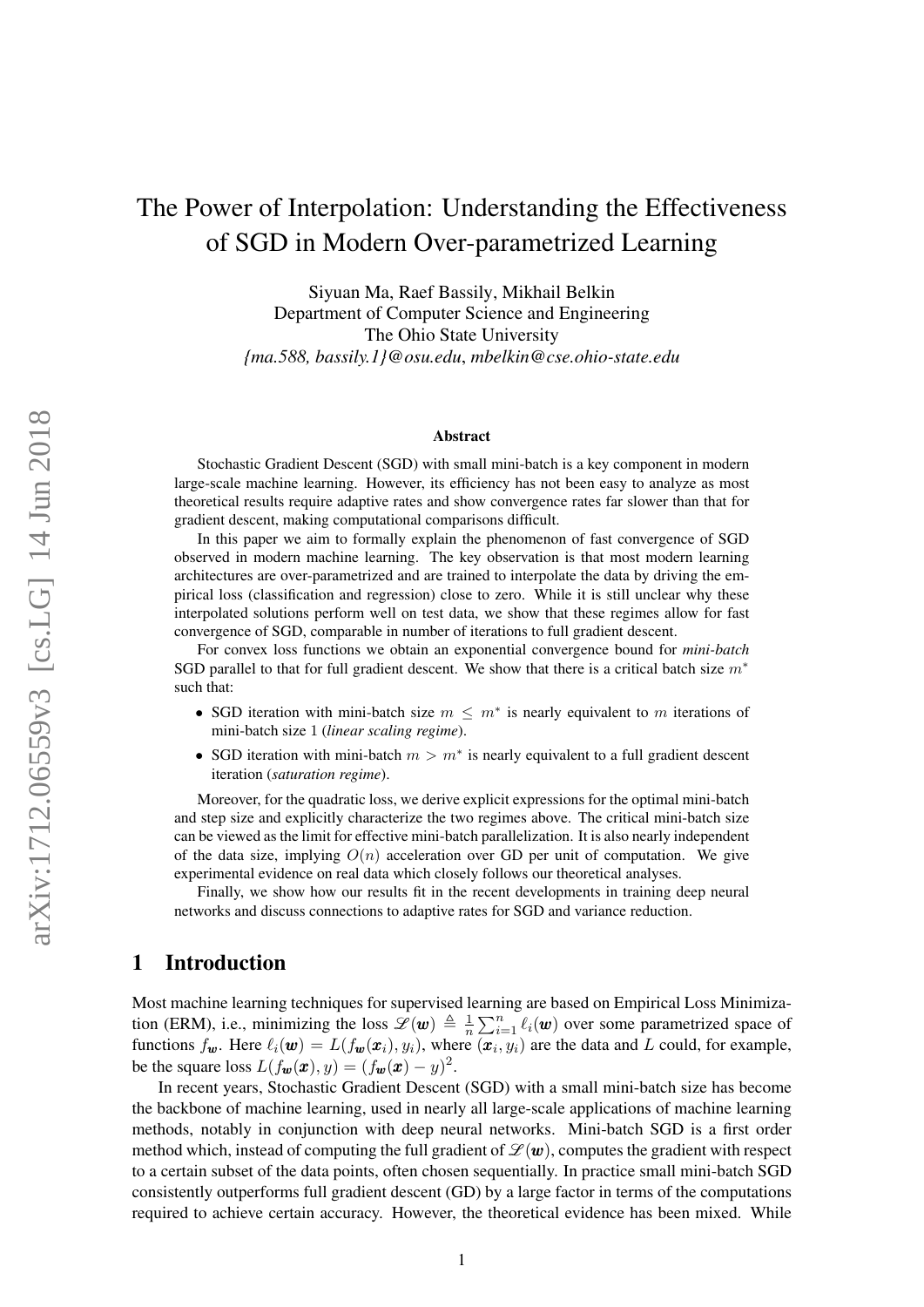SGD needs less computations per iteration, most analyses suggest that it requires adaptive step sizes and has the rate of convergence that is far slower than that of GD, making computational efficiency comparisons difficult.

In this paper, we explain the reasons for the effectiveness of SGD by taking a different perspective. We note that most of modern machine learning, especially deep learning, relies on classifiers which are trained to achieve near zero classification and regression losses on the training data. Indeed, the goal of achieving near-perfect fit on the training set is stated explicitly by the prac-titioners as a best practice in supervised learning<sup>[1](#page-1-0)</sup>, see, e.g., the tutorial [\[Sal17\]](#page-18-0). The ability to achieve near-zero loss is provided by over-parametrization. The number of parameters for most deep architectures is very large and often exceeds by far the size of the datasets used for training (see, e.g., [\[CPC16\]](#page-17-0) for a summary of different architectures). There is significant theoretical and empirical evidence that in such over-parametrized systems most or all local minima are also global and hence correspond to the regime where the output of the learning algorithm matches the labels exactly  $[GAGN15, CCSL16, ZBH<sup>+</sup>16, HLWvdM16, SEG<sup>+</sup>17, BFT17]$  $[GAGN15, CCSL16, ZBH<sup>+</sup>16, HLWvdM16, SEG<sup>+</sup>17, BFT17]$  $[GAGN15, CCSL16, ZBH<sup>+</sup>16, HLWvdM16, SEG<sup>+</sup>17, BFT17]$  $[GAGN15, CCSL16, ZBH<sup>+</sup>16, HLWvdM16, SEG<sup>+</sup>17, BFT17]$  $[GAGN15, CCSL16, ZBH<sup>+</sup>16, HLWvdM16, SEG<sup>+</sup>17, BFT17]$  $[GAGN15, CCSL16, ZBH<sup>+</sup>16, HLWvdM16, SEG<sup>+</sup>17, BFT17]$  $[GAGN15, CCSL16, ZBH<sup>+</sup>16, HLWvdM16, SEG<sup>+</sup>17, BFT17]$  $[GAGN15, CCSL16, ZBH<sup>+</sup>16, HLWvdM16, SEG<sup>+</sup>17, BFT17]$  $[GAGN15, CCSL16, ZBH<sup>+</sup>16, HLWvdM16, SEG<sup>+</sup>17, BFT17]$  $[GAGN15, CCSL16, ZBH<sup>+</sup>16, HLWvdM16, SEG<sup>+</sup>17, BFT17]$  $[GAGN15, CCSL16, ZBH<sup>+</sup>16, HLWvdM16, SEG<sup>+</sup>17, BFT17]$ . Since continuous loss functions are typically used for training, the resulting function *interpolates* the data<sup>[2](#page-1-1)</sup>, i.e.,  $f_{\pmb{w}^*}(\pmb{x}_i) \approx y_i.$ 

While we do not yet understand why these interpolated classifiers generalize so well to unseen data, there is ample empirical evidence for their excellent generalization performance in deep neural networks  $[GAGN15, CCSL16, ZBH<sup>+</sup>16, HLWvdM16, SEG<sup>+</sup>17]$  $[GAGN15, CCSL16, ZBH<sup>+</sup>16, HLWvdM16, SEG<sup>+</sup>17]$  $[GAGN15, CCSL16, ZBH<sup>+</sup>16, HLWvdM16, SEG<sup>+</sup>17]$  $[GAGN15, CCSL16, ZBH<sup>+</sup>16, HLWvdM16, SEG<sup>+</sup>17]$  $[GAGN15, CCSL16, ZBH<sup>+</sup>16, HLWvdM16, SEG<sup>+</sup>17]$  $[GAGN15, CCSL16, ZBH<sup>+</sup>16, HLWvdM16, SEG<sup>+</sup>17]$  $[GAGN15, CCSL16, ZBH<sup>+</sup>16, HLWvdM16, SEG<sup>+</sup>17]$  $[GAGN15, CCSL16, ZBH<sup>+</sup>16, HLWvdM16, SEG<sup>+</sup>17]$  $[GAGN15, CCSL16, ZBH<sup>+</sup>16, HLWvdM16, SEG<sup>+</sup>17]$  $[GAGN15, CCSL16, ZBH<sup>+</sup>16, HLWvdM16, SEG<sup>+</sup>17]$ , kernel machines [?] and boosting [\[SFBL98\]](#page-18-3). In this paper we look at the significant computational implications of this startling phenomenon for stochastic gradient descent.

Our first key observation is that in the interpolated regime SGD with fixed step size converges exponentially fast for convex loss functions. The results showing exponential convergence of SGD when the optimal solution minimizes the loss function at each point go back to the Kaczmarz method [\[Kac37\]](#page-17-5) for quadratic functions, more recently analyzed in [\[SV09\]](#page-18-4). For the general convex case, it was first proved in [\[MB11\]](#page-18-5). The rate was later improved in [\[NWS14\]](#page-18-6). However, to the best of our knowledge, exponential convergence in that regime has not been connected to overparametrization and interpolation in modern machine learning. Still, exponential convergence by itself does not allow us to make any comparisons between the computational efficiency of SGD with different mini-batch sizes and full gradient descent, as the existing results do not depend on the mini-batch size  $m$ . This dependence is crucial for understanding SGD, as small mini-batch SGD seems to dramatically outperform full gradient descent in nearly all applications. Motivated by this, in this paper we provide an explanation for the empirically observed efficiency of small mini-batch SGD. We provide a detailed analysis for the rates of convergence and computational efficiency for different mini-batch sizes and a discussion of its implications in the context of modern machine learning.

We first analyze convergence of mini-batch SGD for convex loss functions as a function of the batch size m. We show that there is a critical mini-batch size  $m^*$  that is nearly independent on n, such that the following holds:

- 1. (linear scaling) One SGD iteration with mini-batch of size  $m \leq m^*$  is equivalent to m iterations of mini-batch of size one up to a multiplicative constant close to 1.
- 2. (saturation) One SGD iterations with a mini-batch of size  $m > m^*$  is nearly (up to a small constant) as effective as one iteration of full gradient descent.

We see that the critical mini-batch size  $m^*$  can be viewed as the limit for the effective parallelization of mini-batch computations. If an iteration with mini-batch of size  $m \leq m^*$  can be computed in parallel, it is nearly equivalent to  $m$  sequential steps with mini-batch of size 1. For  $m > m^*$  parallel computation has limited added value.

<span id="page-1-1"></span><span id="page-1-0"></span><sup>&</sup>lt;sup>1</sup>Potentially using regularization at a later stage, after a near-perfect fit is achieved.

<sup>&</sup>lt;sup>2</sup>Most of these architectures should be able to achieve perfect interpolation,  $f_{w^*}(x_i) = y_i$ . In practice, of course, it is not possible even for linear systems due to the computational and numerical limitations.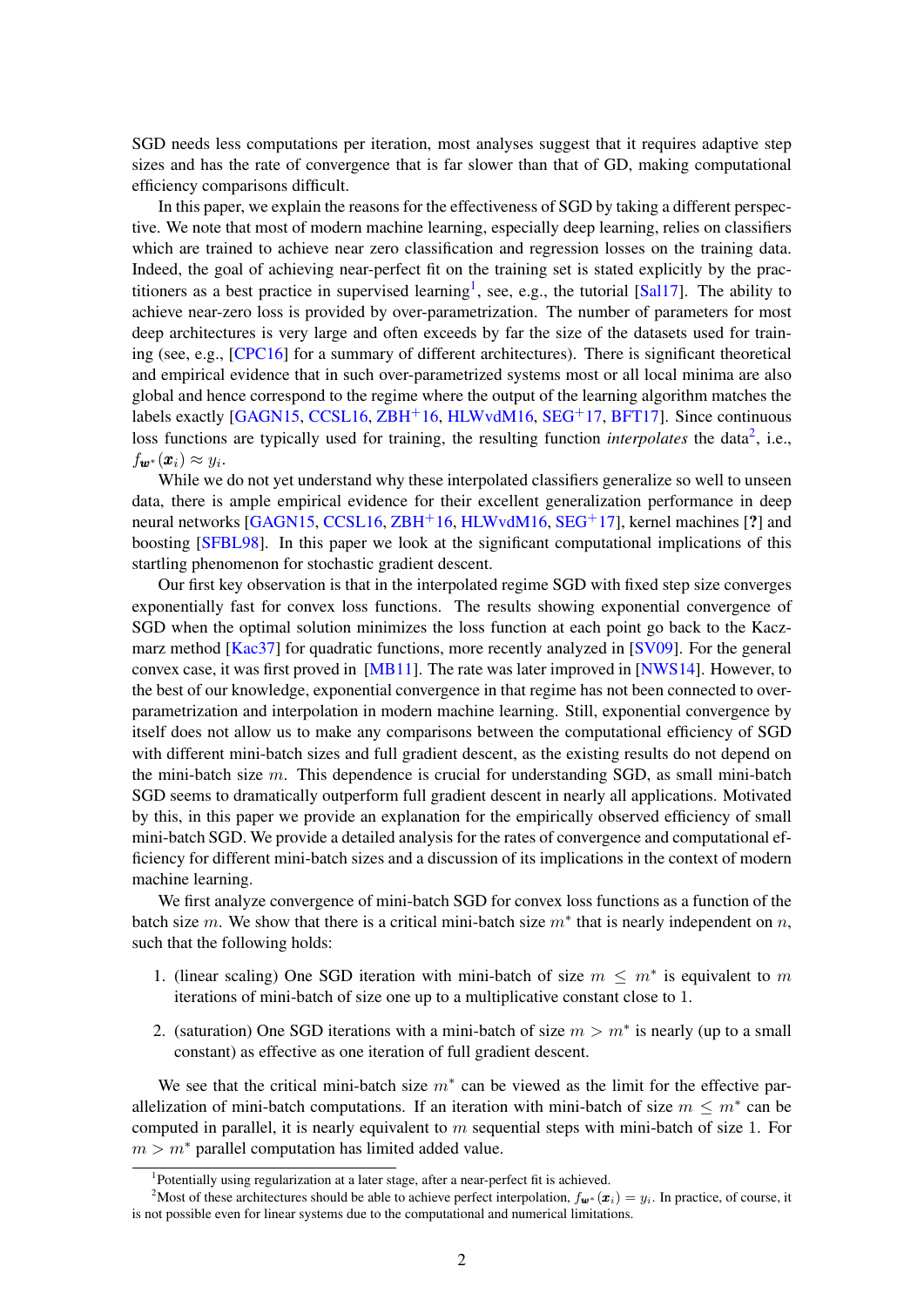Next, for the quadratic loss function, we obtain a sharp characterization of these regimes based on an explicit derivation of optimal step size as a function of  $m$ . In particular, in this case we show that the critical mini-batch size is given by  $m^* = \frac{\max_{i=1}^n \{ ||\mathbf{x}_i||^2 \}}{\lambda_1(H)}$  $\frac{i=1}{\lambda_1(H)}^{\frac{i=1}{\lambda}||\mathbf{L}_i||}$ , where H is the Hessian at the minimizer and  $\lambda_1$  is its spectral norm.

Our result shows that  $m^*$  is nearly independent of the data size  $n$  (depending only on the properties of the Hessian). Thus SGD with mini-batch size  $m^*$  (typically a small constant) gives essentially the same convergence per iteration as full gradient descent, implying ac-



Figure 1:  $t(m)$  iterations with batch size 1 (the  $y$  axis) equivalent to one iteration with batch size  $m$  (the  $x$  axis) for convergence.

celeration by a factor of  $O(n)$  over GD per unit of computation.

We also show that a mini-batch of size one is optimal in terms of computations required to achieve a given error. Our theoretical results are based on upper bounds which we show to be tight in the quadratic case and nearly tight in the general convex case.

There have been work on understanding the interplay between the mini-batch size and computational efficiency, including  $[TBRS13, LZCS14, YPL+18]$  $[TBRS13, LZCS14, YPL+18]$  $[TBRS13, LZCS14, YPL+18]$  $[TBRS13, LZCS14, YPL+18]$  $[TBRS13, LZCS14, YPL+18]$  $[TBRS13, LZCS14, YPL+18]$  in the standard non-interpolated regime. However, in that setting the issue of bridging the exponential convergence of full GD and the much slower convergence rates of mini-batch SGD is harder to resolve, requiring extra components, such as tail averaging  $[JKK^+16]$  $[JKK^+16]$  (for quadratic loss).

We provide experimental evidence corroborating this on real data. In particular, we demonstrate the regimes of linear scaling and saturation and also show that on real data  $m^*$  is in line with our estimate. It is typically several orders of magnitude smaller than the data size  $n$  implying a computational advantage of at least  $10<sup>3</sup>$  factor over full gradient descent in realistic scenarios in the over-parametrized (or fully parametrized) setting. We believe this sheds light on the impressive effectiveness of SGD observed in many real-world situation and is the reason why full gradient descent is rarely, if ever, used. In particular, the "linear scaling rule" recently used in deep convolutional networks  $[Kri14, GDG<sup>+</sup>17, YGG17, SKL17]$  $[Kri14, GDG<sup>+</sup>17, YGG17, SKL17]$  $[Kri14, GDG<sup>+</sup>17, YGG17, SKL17]$  $[Kri14, GDG<sup>+</sup>17, YGG17, SKL17]$  $[Kri14, GDG<sup>+</sup>17, YGG17, SKL17]$  $[Kri14, GDG<sup>+</sup>17, YGG17, SKL17]$  $[Kri14, GDG<sup>+</sup>17, YGG17, SKL17]$  is consistent with our theoretical analyses.

The rest of the paper is organized as follows:

In Section [3,](#page-3-0) we analyze the fast convergence of mini-batch SGD and discuss some implications for the variance reduction techniques. It turns out that in the interpolated regime, simple SGD with constant step size is equally or more effective than the more complex variance reduction methods.

Section [4](#page-6-0) contains the analysis of the special case of quadratic losses, where we obtain optimal convergence rates of mini-batch SGD, and derive the optimal step size as a function of the minibatch size. We also analyze the computational efficiency as a function of the mini-batch size.

In Section [5](#page-13-0) we provide experimental evidence using several datasets. We show that the experimental results correspond closely to the behavior predicted by our bounds. We also briefly discuss the connection to the linear scaling rule in neural networks.

# 2 Preliminaries

Before we start our technical discussion, we briefly overview some standard notions in convex analysis. Here, we will focus on differentiable convex functions, however, the definitions below extend to general functions simply by replacing the gradient of the function at a given point by the set of all sub-gradients at that point. In fact, since in this paper we only consider smooth functions, differentiability is directly implied.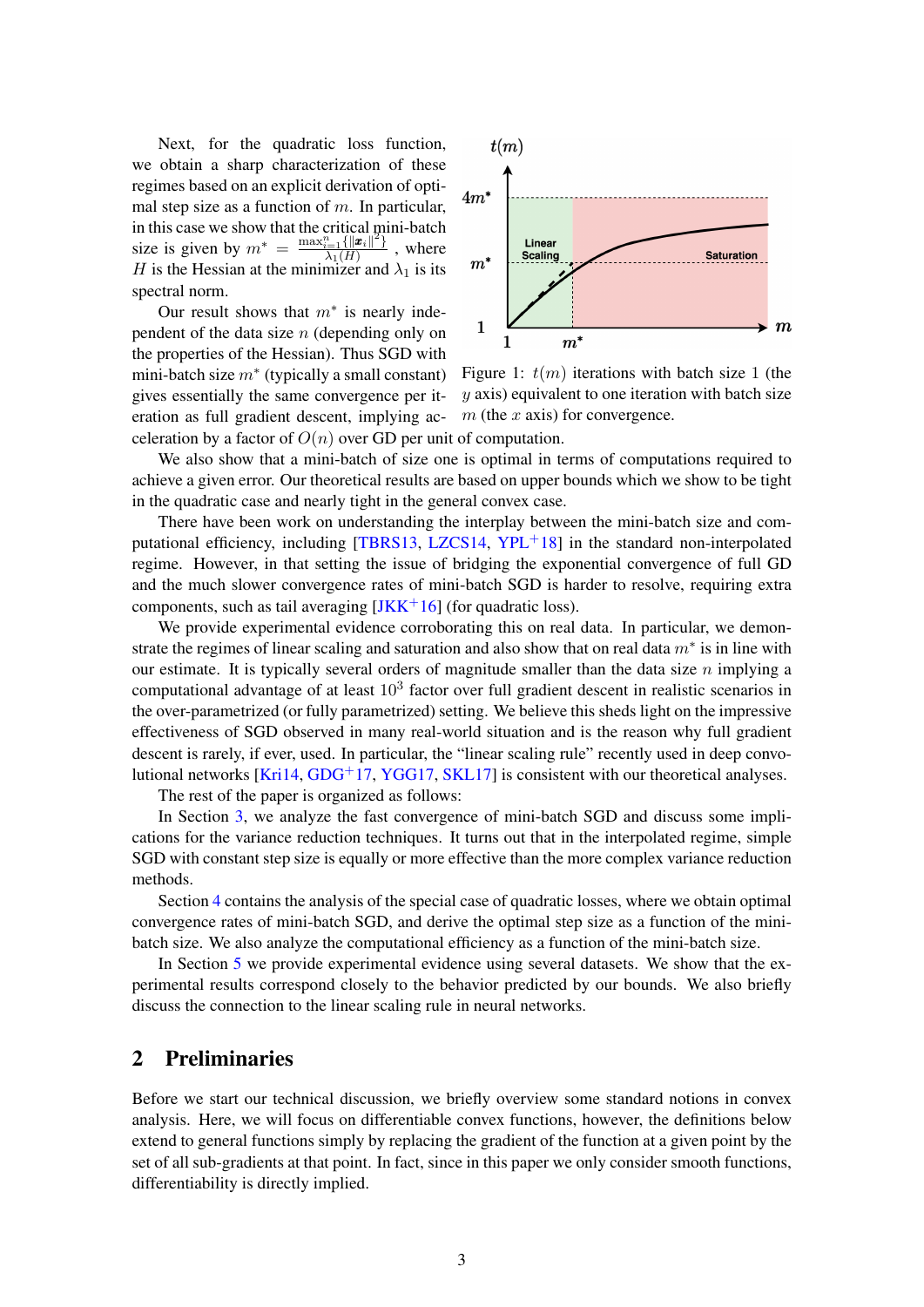- A differentiable function  $\ell : \mathbb{R}^d \to \mathbb{R}$  is *convex* on  $\mathbb{R}^d$  if, for all  $w, v \in \mathbb{R}^d$ , we have  $\ell(\mathbf{v}) > \ell(\mathbf{w}) + \langle \nabla \ell(\mathbf{w}), \mathbf{v} - \mathbf{w} \rangle.$
- Let  $\beta > 0$ . A differentiable function  $\ell : \mathbb{R}^d \to \mathbb{R}$  is  $\beta$ -smooth on  $\mathbb{R}^d$  if, for all  $w, v \in \mathbb{R}^d$ , we have  $\ell(\boldsymbol{v}) \leq \ell(\boldsymbol{w}) + \langle \nabla \ell(\boldsymbol{w}), \boldsymbol{v} - \boldsymbol{w} \rangle + \frac{\beta}{2}$  $\frac{\beta}{2}\left\|\bm{v}-\bm{w}\right\|^{2},$  where  $\nabla\ell(\bm{w})$  denotes the gradient of  $\ell$  at  $w$ .
- Let  $\alpha > 0$ . A differentiable function  $\ell : \mathbb{R}^d \to \mathbb{R}$  is  $\alpha$ -strongly convex on  $\mathbb{R}^d$  if, for all  $\mathbf{w}, \mathbf{v} \in \mathbb{R}^d$ , we have  $\ell(\mathbf{v}) \geq \ell(\mathbf{w}) + \langle \nabla \ell(\mathbf{w}), \mathbf{v} - \mathbf{w} \rangle + \frac{\alpha}{2}$  $\frac{\alpha}{2}$   $\left\|\bm{v}-\bm{w}\right\|^{2}$ . (Clearly, for any  $\alpha\geq0$ ,  $\alpha$ -strong convexity implies convexity).

The problem of unconstrained Empirical Risk Minimization (ERM) can be described as follows: Given a set of n loss functions  $\ell_i : \mathbb{R}^d \to \mathbb{R}, i \in \{1, ..., n\}$ , the goal is to minimize the empirical loss function defined as

$$
\mathscr{L}(\boldsymbol{w}) \triangleq \frac{1}{n} \sum_{i=1}^{n} \ell_i(\boldsymbol{w}), \ \boldsymbol{w} \in \mathbb{R}^d.
$$

In particular, we want to find a minimizer  $w^* \triangleq \arg\min_{w \in \mathbb{R}^d} \mathcal{L}(w)$ . In the context of supervised learning, given a training set  $\{(\pmb{x}_i, y_i): 1 \leq i \leq n\}$  of n (feature vector, target) pairs, one can think of  $\ell_i(\bm{w})$  as the cost incurred in choosing a parameter vector  $\bm{w}$  to fit the data point  $(\bm{x}_i, y_i)$ . In particular, in this context, minimizing  $\mathscr L$  over  $\bm w \in \mathbb R^d$  is equivalent to minimizing  $\mathscr L$  over a parameterized space of functions  $\{f_{\bm{w}} : \bm{w} \in \mathbb{R}^d\}$ , where each  $f_{\bm{w}}$  maps a feature vector  $\bm{x}$  to a target y. Thus, in this case, for each i,  $\ell_i(\mathbf{w})$  can be written as  $L(f_{\mathbf{w}}(\mathbf{x}_i), y_i)$  where L is some cost function that represents how far is  $f_{\bm{w}}(\bm{x}_i)$  from  $y_i$ , for example,  $L(\cdot, \cdot)$  could be the squared loss  $L(f_{\boldsymbol{w}}(\boldsymbol{x}), y) = (f_{\boldsymbol{w}}(\boldsymbol{x}) - y)^2.$ 

# <span id="page-3-0"></span>3 Interpolation and Fast SGD: Convex Loss

We consider a standard setting of ERM where for all  $1 \leq i \leq n$ ,  $\ell_i$  is non-negative,  $\beta$ -smooth and convex. Moreover,  $\mathscr{L}(\boldsymbol{w}) = \frac{1}{n} \sum_{i=1}^{n} \ell_i(\boldsymbol{w})$  is  $\lambda$ -smooth and  $\alpha$ -strongly convex. It is easy to see that  $\beta \geq \lambda$ . This setting is naturally satisfied in many problems, e.g., in least-squares linear regression with full rank sample covariance matrix.

Next, we state our key assumption in this work. This assumption describes the interpolation setting, which is aligned with what we usually observe in over-parametrized settings in modern machine learning.

<span id="page-3-1"></span>**Assumption 1** (Interpolation). Let  $w^* \in \operatorname{argmin}_{w \in \mathbb{R}^d} \mathcal{L}(w)$ . Then, for all  $1 \leq i \leq n$ ,  $\ell_i(w^*) = 0$ .

Note that instead of assuming that  $\ell_i(\mathbf{w}^*) = 0$ , it suffices to assume that  $\mathbf{w}^*$  is the minimizer of all  $\ell_i$ . By subtracting from each  $\ell_i$  the offset  $\ell_i(\bm{w}^*)$ , we get an equivalent minimization problem where the new losses are all non-negative, and are all zero at  $w^*$ .

Consider the SGD algorithm that starts at an arbitrary  $w_0 \in \mathbb{R}^d$ , and at each iteration t makes an update with a constant step size  $\eta$ :

<span id="page-3-2"></span>
$$
\boldsymbol{w}_{t+1} = \boldsymbol{w}_t - \eta \cdot \nabla \left\{ \frac{1}{m} \sum_{j=1}^m \ell_{i_t^{(j)}}(\boldsymbol{w}_t) \right\} \tag{1}
$$

where m is the size of a mini-batch of data points whose indices  $\{i_t^{(1)}\}$  $\{i_1^{(1)}, \ldots, i_t^{(m)}\}$  are drawn uniformly with replacement at each iteration t from  $\{1, \ldots, n\}$ .

The theorem below shows exponential convergence for mini-batch SGD in the interpolated regime.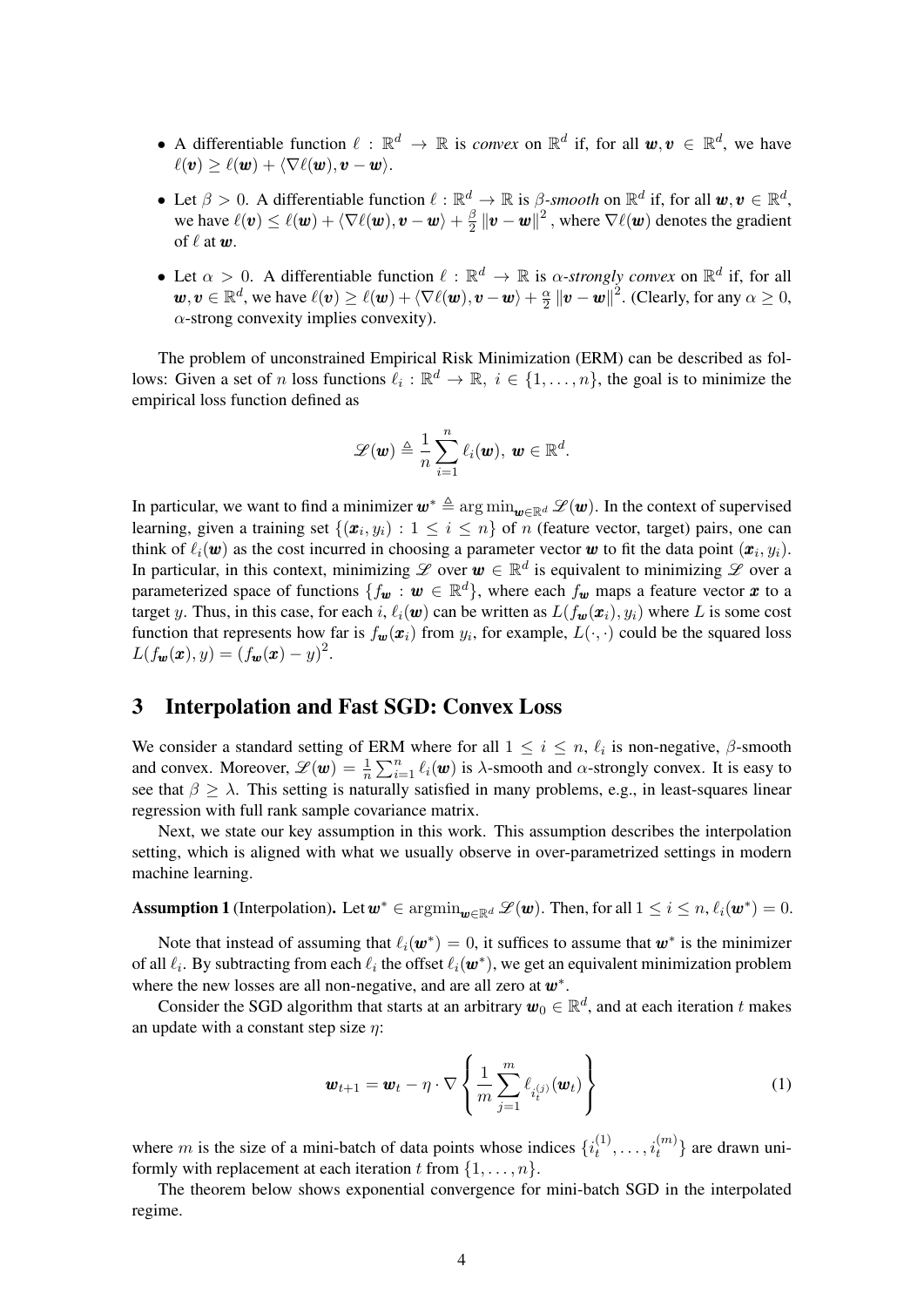<span id="page-4-7"></span>Theorem 1. *For the setting described above and under Assumption [1,](#page-3-1) for any mini-batch size*  $m$  ∈  $\mathbb N$ *, the SGD iteration [\(1\)](#page-3-2)* with constant step size  $\eta^*(m) \triangleq \frac{m}{\beta + \lambda(m-1)}$  gives the following *guarantee*

$$
\mathop{\mathbb{E}}_{\boldsymbol{w}_t} \left[ \mathcal{L}(\boldsymbol{w}_t) \right] \leq \frac{\lambda}{2} (1 - \eta^*(m) \cdot \alpha)^t \left\| \boldsymbol{w}_0 - \boldsymbol{w}^* \right\|^2 \tag{2}
$$

<span id="page-4-0"></span>*Proof.* By the  $\lambda$ -smoothness of  $\mathcal{L}$ , we have

<span id="page-4-6"></span>
$$
\mathcal{L}(\boldsymbol{w}_t) \leq \mathcal{L}(\boldsymbol{w}^*) + \langle \nabla \mathcal{L}(\boldsymbol{w}^*), \boldsymbol{w}_t - \boldsymbol{w}^* \rangle + \frac{\lambda}{2} ||\boldsymbol{w}_t - \boldsymbol{w}^*||^2 = \frac{\lambda}{2} ||\boldsymbol{w}_t - \boldsymbol{w}^*||^2 \qquad (3)
$$

Then we prove inequality [\(2\)](#page-4-0) by showing that

$$
\mathop{\mathbb{E}}_{\boldsymbol{w}_t} \left[ \|\boldsymbol{w}_t - \boldsymbol{w}^*\|^2 \right] \leq (1 - \eta^*(m) \cdot \alpha) \left\| \boldsymbol{w}_{t-1} - \boldsymbol{w}^* \right\|^2
$$

For simplicity, we first rewrite the SGD update [\(1\)](#page-3-2) with error  $\boldsymbol{\delta}_t \triangleq \boldsymbol{w}_t - \boldsymbol{w}^*$  and mini-batch empirical loss  $L_{m,t}(\boldsymbol{w}) \triangleq \frac{1}{m}$  $\frac{1}{m}\sum_{i=1}^m \ell_{t_i}(\boldsymbol{w}),$ 

$$
\boldsymbol{\delta}_t = \boldsymbol{\delta}_{t-1} - \eta \nabla L_{m,t}(\boldsymbol{w}_{t-1})
$$

As the key of this proof is to upper bound  $\mathbb{E} \|\boldsymbol{\delta}_t\|^2$  with  $\mathbb{E} \|\boldsymbol{\delta}_{t-1}\|^2$ , we start by expanding  $\mathbb{E} \Vert \boldsymbol{\delta}_t \Vert^2$  using the above iteration.

<span id="page-4-1"></span>
$$
\mathbb{E}_{t_1,\ldots,t_m}\left[\left\|\boldsymbol{\delta}_t\right\|^2\right] = \mathbb{E}_{t_1,\ldots,t_m}\left[\left\|\boldsymbol{\delta}_{t-1}\right\|^2 - 2\eta\langle\boldsymbol{\delta}_{t-1},\nabla L_{m,t}(\boldsymbol{w}_{t-1})\rangle + \eta^2\left\|\nabla L_{m,t}(\boldsymbol{w}_{t-1})\right\|^2\right] \tag{4}
$$

Applying the expectation to the inner product and using the  $\alpha$ -strong convexity of  $\mathscr{L}$ , we have

<span id="page-4-2"></span>
$$
\mathbb{E}_{t_1,\ldots,t_m}[\langle \boldsymbol{\delta}_{t-1}, \nabla L_{m,t}(\boldsymbol{w}_{t-1}) \rangle] = \langle \boldsymbol{\delta}_{t-1}, \nabla \mathcal{L}(\boldsymbol{w}_{t-1}) \rangle \geq \mathcal{L}(\boldsymbol{w}_{t-1}) + \frac{\alpha}{2} ||\boldsymbol{\delta}_{t-1}||^2 \tag{5}
$$

By  $(4)$  and  $(5)$ , we see that

<span id="page-4-5"></span>
$$
\mathbb{E}_{t_1,\dots,t_m} \left[ \|\boldsymbol{\delta}_t\|^2 \right] \le (1 - \eta \alpha) \left\| \boldsymbol{\delta}_{t-1} \right\|^2 - 2\eta \cdot \mathbb{E}_{t_1,\dots,t_m} \left[ \mathcal{L}(\boldsymbol{w}_{t-1}) - \frac{\eta}{2} \left\| \nabla L_{m,t}(\boldsymbol{w}_{t-1}) \right\|^2 \right] \tag{6}
$$

Next, we choose  $\eta$  such that  $\mathbb{E}_{t_1,...,t_m}\Big[\mathscr{L}(\boldsymbol{w}_{t-1}) - \frac{\eta}{2}\Big]$  $\frac{\eta}{2} \left\| \nabla L_{m,t}(\boldsymbol{w}_{t-1}) \right\|^2 \Big] \, \geq \, 0.$  We start by giving an important expansion,

<span id="page-4-3"></span>
$$
\mathbb{E}_{t_1,\dots,t_m} \Big[ \|\nabla L_{m,t}(\mathbf{w}_{t-1})\|^2 \Big] \n= \mathbb{E}_{t_1,\dots,t_m} \Bigg[ \langle \frac{1}{m} \sum_{i=1}^m \nabla \ell_{t_i}(\mathbf{w}_{t-1}), \frac{1}{m} \sum_{i=1}^m \nabla \ell_{t_i}(\mathbf{w}_{t-1}) \rangle \Bigg] \n= \frac{1}{m^2} \Bigg\{ \sum_{i=1}^m \mathbb{E}_{t_i} \Big[ \|\nabla \ell_{t_i}(\mathbf{w}_{t-1})\|^2 \Big] + \sum_{i=1}^m \sum_{j=1 (j \neq i)}^m \mathbb{E}_{t_i,t_j} \big[ \langle \nabla \ell_{t_i}(\mathbf{w}_{t-1}), \nabla \ell_{t_j}(\mathbf{w}_{t-1}) \rangle \big] \Bigg\} \tag{7}
$$
\n
$$
= \frac{1}{m} \mathbb{E}_{t_1} \Big[ \|\nabla L_{1,t}(\mathbf{w}_{t-1})\|^2 \Big] + \frac{m-1}{m} \|\nabla \mathcal{L}(\mathbf{w}_{t-1})\|^2
$$

<span id="page-4-4"></span>Then recalling the  $\beta$ -smoothness of  $L_{1,t}(\bm{w}) = \ell_{t_1}(\bm{w})$  and  $\lambda$ -smoothness of  $\mathscr{L}(\bm{w})$ , we have

$$
L_{1,t}(\boldsymbol{w}) - \frac{1}{2\beta} \|\nabla L_{1,t}(\boldsymbol{w})\|^2 \ge 0
$$
  

$$
\mathscr{L}(\boldsymbol{w}) - \frac{1}{2\lambda} \|\nabla \mathscr{L}(\boldsymbol{w})\|^2 \ge 0
$$
 (8)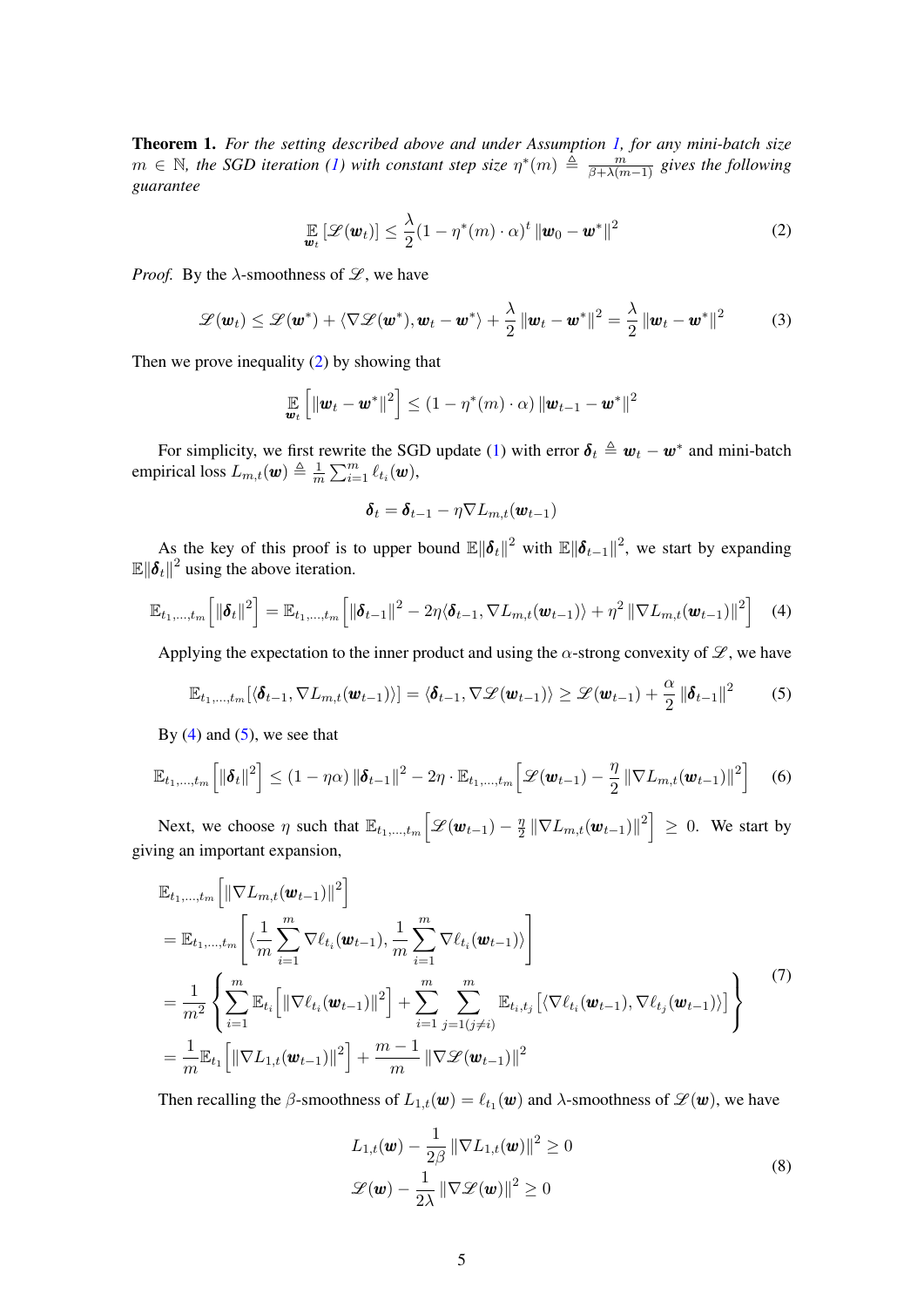From [\(7\)](#page-4-3) and [\(8\)](#page-4-4), it is easy to see that for any  $p \in [0, 1]$  when choosing  $\eta(p) \triangleq \min\{\frac{p \cdot m}{\beta}\}$  $\frac{m}{\beta}, \frac{1-p}{\lambda}$  $\frac{-p}{\lambda}$ .  $\frac{m}{m-1}$ , we have

$$
\mathbb{E}_{t_1,\dots,t_m} \bigg[ \mathcal{L}(\mathbf{w}_{t-1}) - \frac{\eta(p)}{2} \|\nabla L_{m,t}(\mathbf{w}_{t-1})\|^2 \bigg] \n= \mathbb{E}_{t_1} \bigg[ p \cdot L_{1,t}(\mathbf{w}_{t-1}) - \frac{\eta(p)}{2} \cdot \frac{1}{m} \|\nabla L_{1,t}(\mathbf{w}_{t-1})\|^2 \bigg] + \{(1-p) \cdot \mathcal{L}(\mathbf{w}_{t-1}) - \frac{\eta(p)}{2} \cdot \frac{m-1}{m} \|\nabla \mathcal{L}(\mathbf{w}_{t-1})\|^2 \} \n\geq p \cdot \mathbb{E}_{t_1} \bigg[ L_{1,t}(\mathbf{w}_{t-1}) - \frac{1}{2\beta} \|\nabla L_{1,t}(\mathbf{w}_{t-1})\|^2 \bigg] + (1-p) \{\mathcal{L}(\mathbf{w}_{t-1}) - \frac{1}{2\lambda} \|\nabla \mathcal{L}(\mathbf{w}_{t-1})\|^2 \} \geq 0
$$

By dropping this term in  $(6)$ , we obtain

$$
\mathbb{E}_{t_1,\ldots,t_m}\left[\left\|\boldsymbol{\delta}_t\right\|^2\right] \leq \left(1-\eta(p)\cdot\alpha\right) \left\|\boldsymbol{\delta}_{t-1}\right\|^2
$$

We see that for  $p \in [0, 1], 1 - \eta(p) \cdot \alpha$  reaches its minimum (for fastest convergence) when  $p = \frac{\beta}{\beta + \lambda(m-1)}$ . Thus we choose  $\eta^*(m) = \frac{m}{\beta + \lambda(m-1)}$  corresponding to the best p and obtain,

$$
\mathbb{E}_{t_1,\ldots,t_m}\left[\left\|\boldsymbol{\delta}_t\right\|^2\right] \leq \left(1-\eta^*(m)\cdot\alpha\right) \left\|\boldsymbol{\delta}_{t-1}\right\|^2
$$

Incorporating this result with inequality  $(3)$ , we have

$$
\mathbb{E}_{\boldsymbol{w}_t} \left[ \mathcal{L}(\boldsymbol{w}_t) \right] \leq \frac{\lambda}{2} \mathbb{E}_{\boldsymbol{w}_t} \left[ \|\boldsymbol{w}_t - \boldsymbol{w}^*\|^2 \right] \n\leq \frac{\lambda}{2} (1 - \eta^*(m) \cdot \alpha) \mathbb{E}_{\boldsymbol{w}_{t-1}} \left[ \|\boldsymbol{w}_{t-1} - \boldsymbol{w}^*\|^2 \right] \n\leq \frac{\lambda}{2} (1 - \eta^*(m) \cdot \alpha)^t \|\boldsymbol{w}_0 - \boldsymbol{w}^*\|^2
$$

For  $m = 1$ , this theorem is a special case of Theorem 2.1 in [\[NWS14\]](#page-18-6), which is a sharper version of Theorem 1 in [\[MB11\]](#page-18-5).

**Speedup factor.** Let  $t(m)$  be the number of iterations needed to reach a desired accuracy with batch size m. Assuming  $\lambda \gg \alpha$ , the speed up factor  $\frac{t(1)}{t(m)}$ , which measures the number of iterations saved by using larger batch, is

$$
\frac{t(1)}{t(m)} = \frac{\log(1 - \eta^*(m)\alpha)}{\log(1 - \eta^*(1)\alpha)} \approx \frac{\eta^*(m)}{\eta^*(1)} = \frac{m\beta}{\beta + \lambda(m-1)}
$$

**Critical batch size**  $m^* \triangleq \frac{\beta}{\lambda} + 1$ . By estimating the speedup factor for each batch size m, we directly obtain

- Linear scaling regime: one iteration of batch size  $m \leq m^*$  is nearly equivalent to m iterations of batch size 1.
- Saturation regime: one iteration with batch size  $m > m^*$  is nearly equivalent to one full gradient iteration.

We give a sharper analysis for the case of quadratic loss in Section [4.](#page-6-0)

#### 3.1 Variance reduction methods in the interpolation regime

For general convex optimization, a set of important stochastic methods [\[RSB12,](#page-18-12) [JZ13,](#page-17-9) [DBLJ14,](#page-17-10) [XZ14,](#page-18-13) [AZ16\]](#page-17-11) have been proposed to achieve exponential (linear) convergence rate with constant step size. The effectiveness of these methods derives from their ability to reduce the stochastic variance caused by sampling. In a general convex setting, this variance prevents SGD from both adopting a constant step size and achieving an exponential convergence rate.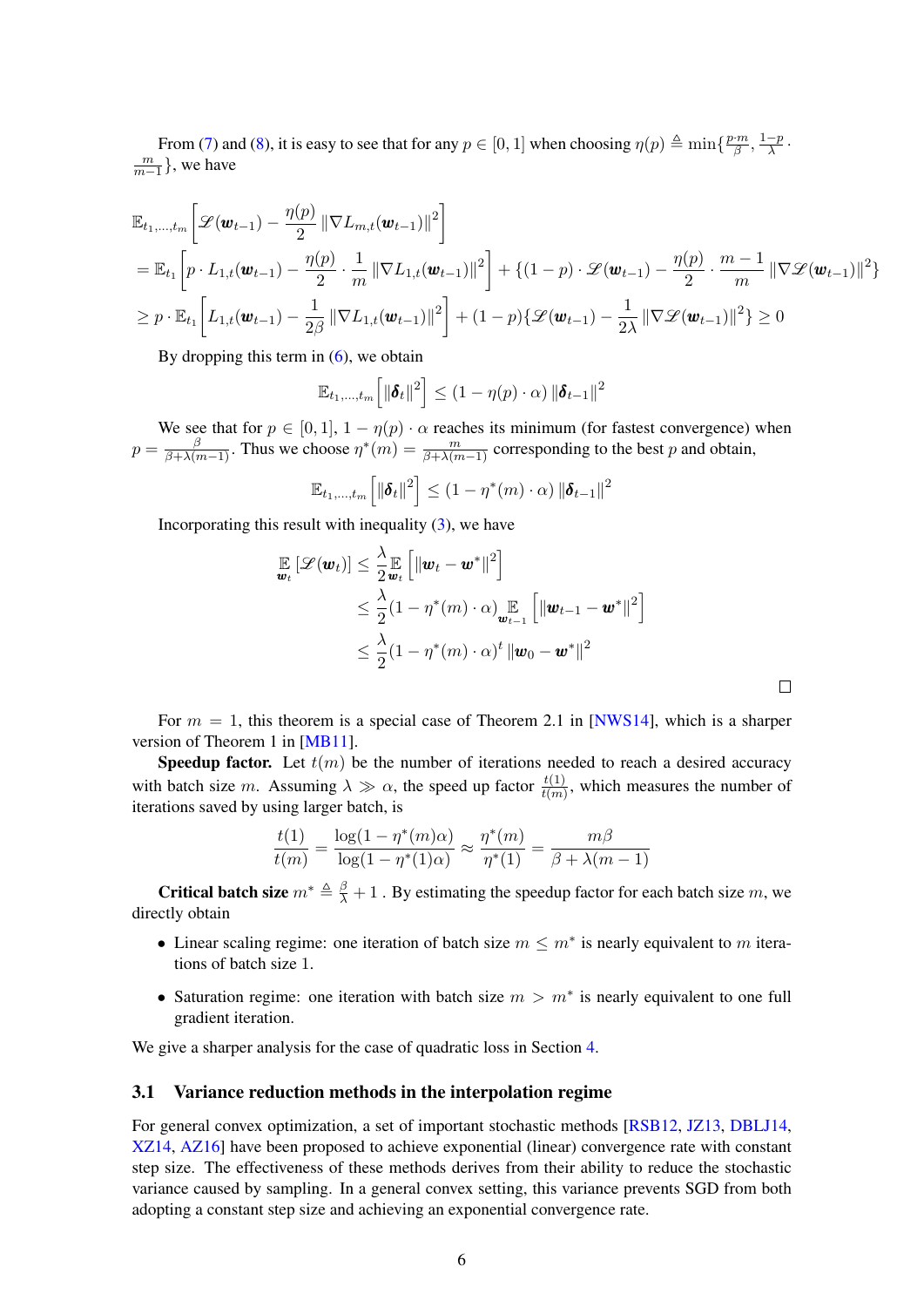Remarkably, in the interpolated regime, Theorem [1](#page-4-7) implies that SGD obtains the benefits of variance reduction "for free" without the need for any modification or extra information (e.g., full gradient computations for variance reduction). The table on the right compares the convergence of SGD in the interpolation setting with several popular variance reduction

| Method                            | Step size                        | #Iterations to<br>reach a given error |
|-----------------------------------|----------------------------------|---------------------------------------|
| <b>Mini-batch SGD</b> (Theorem 1) | $_{m}$<br>$\beta + \lambda(m-1)$ | $(m-1)$                               |
| $SGD$ (Eq. 11, m=1)               |                                  |                                       |
| SAG [RSB12]                       | $\overline{2n\cdot\beta}$        | $O(\frac{n \cdot \beta}{n})$          |
| SVRG [JZ13]                       | $\overline{10\beta}$             | $O(n+\frac{\beta}{\alpha})$           |
| SAGA [DBLJ14]                     | $\overline{38}$                  | $O(n+\frac{\beta}{a})$                |
| Katyusha [AZ16] (momentum)        | adaptive                         | $n \cdot \beta$                       |

methods. Overall, SGD has the largest step size and achieves the fastest convergence rate without the need for any further assumptions. The only comparable or faster rate is given by Katyusha, which is an accelerated SGD method combining momentum and variance reduction for faster convergence.

# <span id="page-6-0"></span>4 How Fast is Fast SGD: Analysis of Step, Mini-batch Sizes and Computational Efficiency for Quadratic Loss

In this section, we analyze the convergence of mini-batch SGD for quadratic losses. We will consider the following key questions:

- What is the optimal convergence rate of mini-batch SGD and the corresponding step size as a function of  $m$  (size of mini-batch)?
- What is the computational efficiency of different batch sizes and how do they compare to full GD?

The case of quadratic losses covers over-parametrized linear or kernel regression with a positive definite kernel. The quadratic case also captures general smooth convex functions in the neighborhood of a minimum where higher order terms can be ignored.

Quadratic loss. Consider the problem of minimizing the sum of squares

$$
\mathcal{L}(\boldsymbol{w}) \triangleq \frac{1}{n} \sum_{i=1}^{n} (\boldsymbol{w}^T \boldsymbol{x}_i - y_i)^2
$$

where  $(\mathbf{x}_i, y_i) \in \mathcal{H} \times \mathbb{R}, i = 1, \dots, n$  are labeled data points sampled from some (unknown) distribution. In the interpolation setting, there exists  $w^* \in \mathcal{H}$  such that  $L(w^*) = 0$ . The covariance  $H \triangleq \frac{1}{n}$  $\frac{1}{n}\sum_{i=1}^n \bm{x}_i \bm{x}_i^T$  can be expressed in terms of its eigen decomposition as  $\sum_{i=1}^d \lambda_i \bm{e}_i \bm{e}_i^T$ , where d is the dimensionality of the parameter space (and the feature space)  $\mathcal{H}, \lambda_1 \geq \lambda_2 \geq \cdots \geq \lambda_d$  are the eigenvalues of H, and  $\{e_1, \ldots, e_d\}$  is the eigen-basis induced by H. In the over-parametrized setting (i.e., when  $d > n$ ), the rank of H is at most n. Assume, w.o.l.g., that the eigenvalues are such that  $\lambda_1 \geq \lambda_2 \geq \cdots \geq \lambda_k > 0 = \lambda_{k+1} = \cdots = \lambda_d$  for some  $k \leq n$ . We further assume that for all feature vectors  $\bm{x}_i, i = 1, \ldots, n$ , we have  $\|\bm{x}_i\|^2 \leq \beta$ . Note that this implies that the trace of H is bounded from above by  $\beta$ , that is,  $tr(H) \leq \beta$ . Thus, we have  $\beta > \lambda_1 \geq \lambda_2 \geq \cdots \geq \lambda_k > 0$ . Hence, in the interpolation setting, we can write the sum of squares  $\mathcal{L}(\mathbf{w})$  as

<span id="page-6-1"></span>
$$
\mathcal{L}(\boldsymbol{w}) = (\boldsymbol{w} - \boldsymbol{w}^*)^T H (\boldsymbol{w} - \boldsymbol{w}^*)
$$
\n(9)

For any  $v \in \mathcal{H}$ , let  $P_v$  denote the projection of v unto the subspace spanned by  $\{e_1, \ldots, e_k\}$ and  $\mathbf{Q}_{v}$  denote the projection of v unto the subspace spanned by  $\{e_{k+1}, \ldots, e_{d}\}$ . That is,  $v =$  ${\bf P}_{\bm v}+{\bf Q}_{\bm v}$  is the decomposition of  $\bm v$  into two orthogonal components: its projection onto Range(H) (i.e., the range space of H, which is the subspace spanned by  $\{e_1, \ldots, e_k\}$ ) and its projection onto Null(H) (i.e., the null space of H, which is the subspace spanned by  $\{e_{k+1}, \ldots, e_d\}$ ). Hence, the above quadratic loss can be written as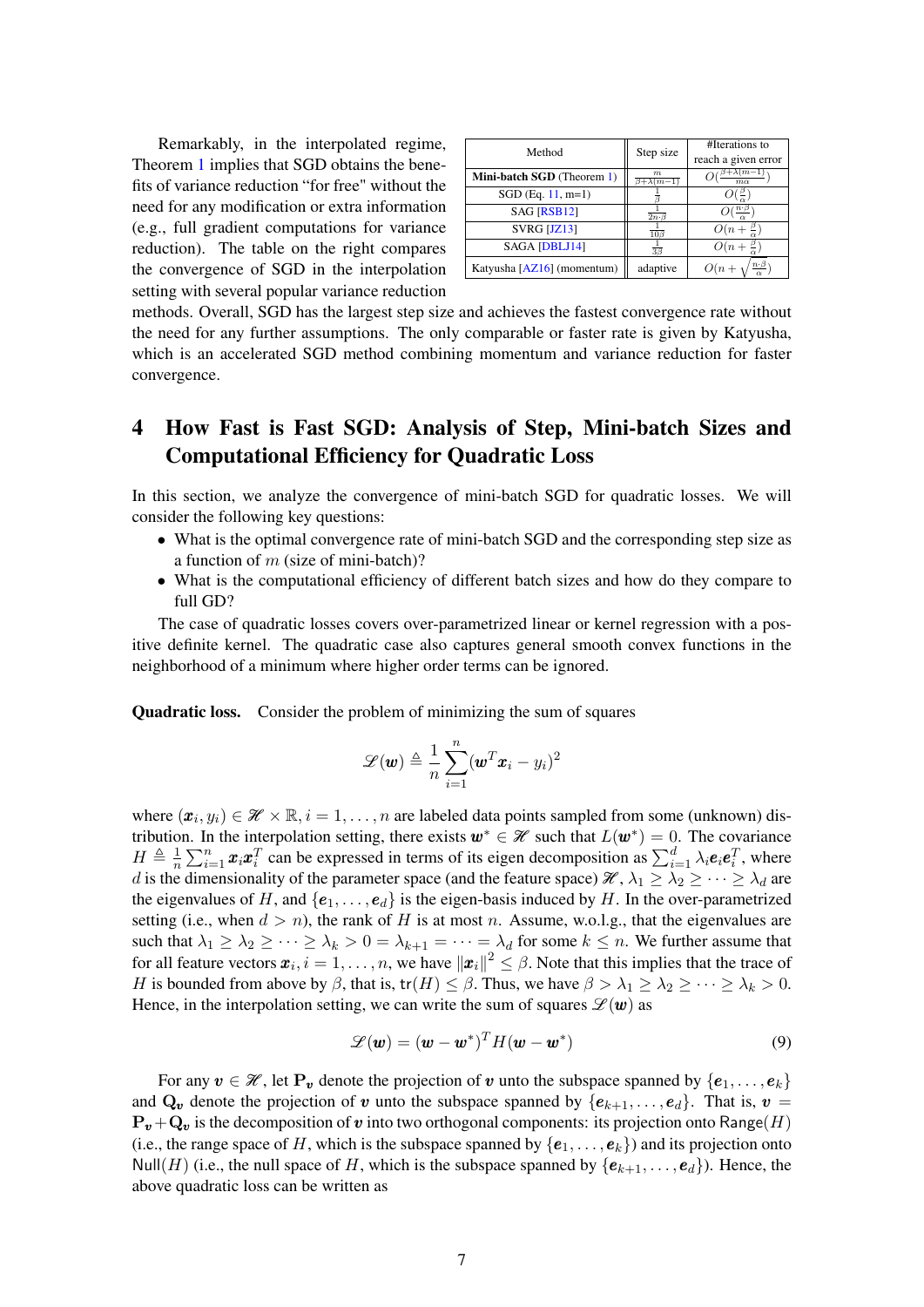<span id="page-7-2"></span>
$$
\mathcal{L}(\mathbf{w}) = \mathbf{P}_{\mathbf{w}-\mathbf{w}^*}^T H \, \mathbf{P}_{\mathbf{w}-\mathbf{w}^*} \tag{10}
$$

To minimize the loss in this setting, consider the following SGD update with mini-batch of size m and step size  $\eta$ :

<span id="page-7-1"></span><span id="page-7-0"></span>
$$
\boldsymbol{w}_{t+1} = \boldsymbol{w}_t - \eta H_m(\boldsymbol{w}_t - \boldsymbol{w}^*)
$$
\n(11)

where  $H_m \triangleq \frac{1}{m}$  $\frac{1}{m} \sum_{i=1}^{m} \tilde{x}_i \tilde{x}_i^T$  is a subsample covariance corresponding to a subsample of feature vectors  $\{\tilde{x}_1, \ldots, \tilde{x}_m\} \subset \{x_1, \ldots, x_n\}.$ 

Let  $\delta_t \triangleq w_t - w^*$ . Observe that we can write [\(11\)](#page-7-0) as

$$
\mathbf{P}_{\pmb{\delta}_{t+1}} + \mathbf{Q}_{\pmb{\delta}_{t+1}} = \mathbf{P}_{\pmb{\delta}_t} + \mathbf{Q}_{\pmb{\delta}_t} - \eta H_m \left( \mathbf{P}_{\pmb{\delta}_t} + \mathbf{Q}_{\pmb{\delta}_t} \right) \tag{12}
$$

Now, we make the following simple claim (whose proof is given in the appendix).

<span id="page-7-7"></span>**Claim 1.** Let  $u \in \mathcal{H}$ . For any subsample  $\{\tilde{x}_1, \ldots, \tilde{x}_m\} \subset \{x_1, \ldots, x_n\}$ , let  $H_m = \frac{1}{m}$  $\frac{1}{m}\sum_{i=1}^m \tilde{\boldsymbol{x}}_i \tilde{\boldsymbol{x}}_i^T$ *be the corresponding subsample covariance matrix. Then,*

$$
H_m\boldsymbol{u}\in\mathsf{Range}(H)=\mathsf{Span}\{\boldsymbol{e}_1,\ldots,\boldsymbol{e}_k\}.
$$

*This also implies that for any*  $v \in Null(H) = Span{e_{k+1}, \ldots, e_d}$ , *we must have*  $H_m v = 0$ .

By the above claim, the update equation [\(12\)](#page-7-1) can be decomposed into two components:

<span id="page-7-3"></span>
$$
\mathbf{P}_{\pmb{\delta}_{t+1}} = \mathbf{P}_{\pmb{\delta}_t} - \eta H_m \mathbf{P}_{\pmb{\delta}_t},\tag{13}
$$

<span id="page-7-4"></span>
$$
\mathbf{Q}_{\boldsymbol{\delta}_{t+1}} = \mathbf{Q}_{\boldsymbol{\delta}_t} \tag{14}
$$

From [\(10\)](#page-7-2), it follows that for any iteration t, the target loss function  $\mathcal{L}_{w_t}$  is not affected at all by  $Q_{\delta_t}$ , that is,  $P_{\delta_t}$  is the only component that matters. Hence, by [\(13-](#page-7-3)[14\)](#page-7-4), we only need to consider the effective SGD update [\(13\)](#page-7-3), i.e., the update in the span of  $\{e_1, \ldots, e_k\}$ .

#### 4.1 Upper bound on the expected empirical loss

The following theorem provides an upper bound on the expected empirical loss after  $t$  iterations of mini-batch SGD whose update step is given by  $(11)$ .

<span id="page-7-5"></span>**Theorem 2.** For any  $\lambda \in [\lambda_k, \lambda_1], m \in \mathbb{N}$ , and  $0 < \eta < \frac{2m}{\beta + (m-1)\lambda_1}$  define

$$
g(\lambda; m, \eta) \triangleq (1 - \eta \lambda)^2 + \frac{\eta^2 \lambda}{m} (\beta - \lambda).
$$

Let  $g(m, \eta) \triangleq \max_{\lambda \in [\lambda_k, \lambda_1]} g(\lambda; m, \eta)$ . In the interpolation setting, for any  $t \geq 1$ , the mini-batch *SGD with update step [\(11\)](#page-7-0) yields the following guarantee*

<span id="page-7-6"></span>
$$
\mathbb{E}[\mathscr{L}(\boldsymbol{w}_t)] \leq \lambda_1 \cdot \mathbb{E}\big[\big\Vert \mathbf{P}_{\boldsymbol{\delta}_t}^2 \big\Vert\big] \leq \lambda_1 \cdot \left(g\left(m,\eta\right)\right)^t \cdot \mathbb{E}\big[\big\Vert \mathbf{P}_{\boldsymbol{\delta}_0}\big\Vert^2\big]
$$

*Proof.* By reordering terms in the update equation [13](#page-7-3) and using the independence of  $H_m$  and  $w_{t-1}$ , the variance in the effective component of the parameter update can be written as

$$
\mathbb{E}\Big[\Vert \mathbf{P}_{\boldsymbol{\delta}_t} \Vert^2\Big] = \mathbb{E}\Big[\mathbf{P}_{\boldsymbol{\delta}_{t-1}}^T(I - 2\eta H + \eta^2 \mathbb{E}\big[H_m^2\big])\mathbf{P}_{\boldsymbol{\delta}_{t-1}}\Big]
$$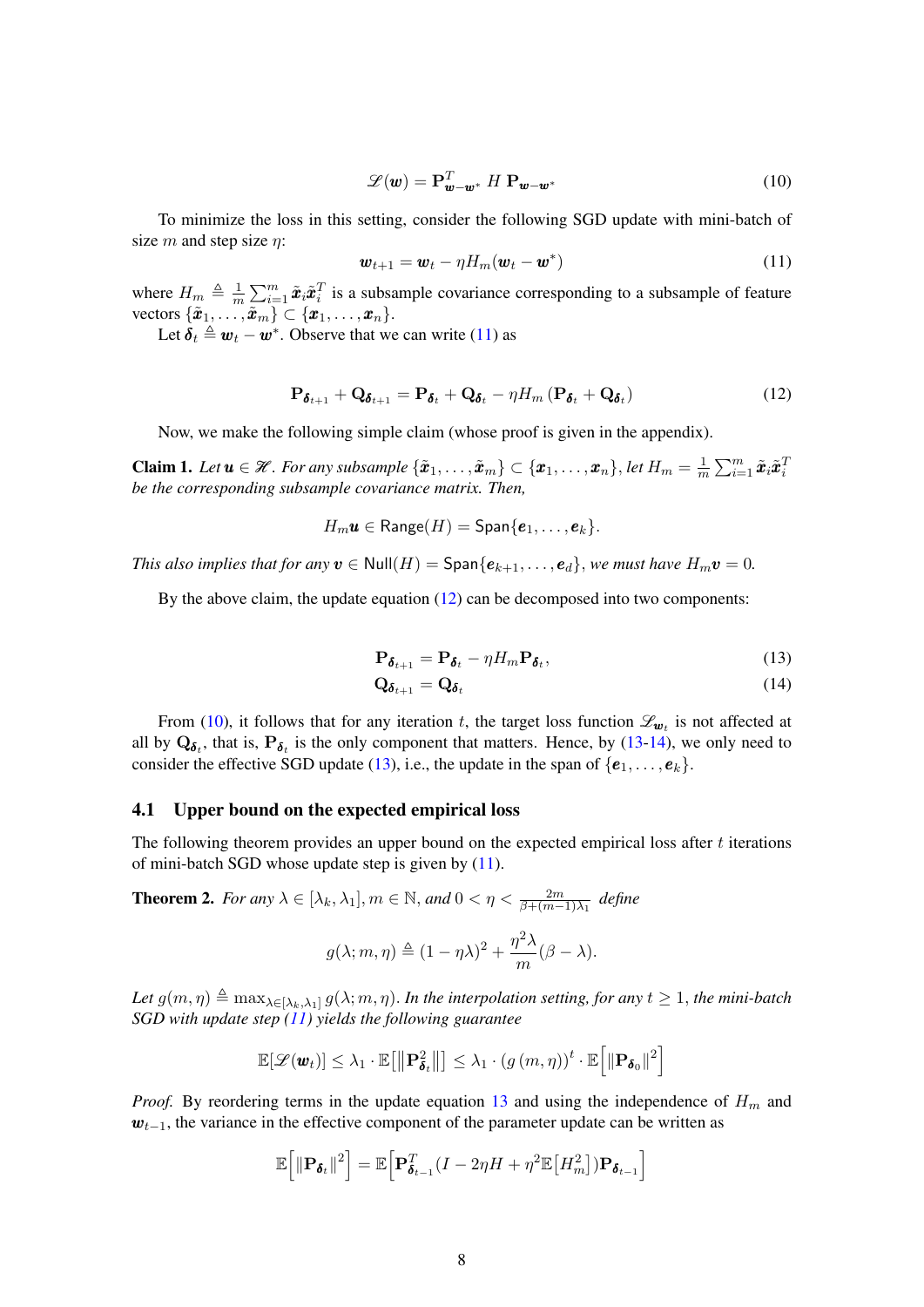To obtain an upper bound, we need to bound  $\mathbb{E}[H_m^2]$ . Notice that  $H_m = \frac{1}{m}$  $\frac{1}{m} \sum_{i=1}^{m} H_1^{(i)}$  where  $H_1^{(i)}$  $\mathbf{1}_{1}^{(i)}$ ,  $i = 1, \ldots, m$  are unit-rank independent subsample covariances. Expanding  $H_m$  accordingly yield

$$
\mathbb{E}[H_m^2] = \frac{1}{m} \mathbb{E}[H_1^2] + \frac{m-1}{m} H^2 \le \frac{\beta}{m} H + \frac{m-1}{m} H^2 \tag{15}
$$

Let  $G_{m,\eta} \triangleq I - 2\eta H + \eta^2(\frac{\beta}{m}H + \frac{m-1}{m}H^2)$ . Then the variance is bounded as

$$
\mathbb{E}\Big[\Vert\mathbf{P}_{\boldsymbol{\delta}_t}\Vert^2\Big]\leq \mathbb{E}\Big[\mathbf{P}_{\boldsymbol{\delta}_{t-1}}^TG_{m,\eta}\mathbf{P}_{\boldsymbol{\delta}_{t-1}}\Big]
$$

Clearly,  $\lim_{t\to\infty} \mathbb{E} \Big[ || \mathbf{P}_{\boldsymbol{\delta}_t} ||^2 \Big] = 0$  if

<span id="page-8-0"></span>
$$
||G_{m,\eta}|| < 1 \Leftrightarrow \eta < \eta_1(m) \triangleq \frac{2m}{\beta + (m-1)\lambda_1}
$$
 (16)

Furthermore, the convergence rate relies on the eigenvalues of  $G_{m,n}$ . Let  $\lambda$  be a non-zero eigenvalue of H, then the corresponding eigenvalue of  $G_{m,\eta}$  is given by

$$
g(\lambda; m, \eta) = 1 - 2\eta\lambda + \eta^2 \left[\frac{\beta}{m}\lambda + (1 - \frac{1}{m})\lambda^2\right] = (1 - \eta\lambda)^2 + \frac{\eta^2\lambda}{m}(\beta - \lambda)
$$

When the step size  $\eta$  and mini-batch size m are chosen (satisfying constraint [16\)](#page-8-0), we have

<span id="page-8-1"></span>
$$
\mathbb{E}\left[\left\Vert \mathbf{P}_{\boldsymbol{\delta}_{t}}\right\Vert ^{2}\right]\leq g(m,\eta)\cdot\mathbb{E}\left[\left\Vert \mathbf{P}_{\boldsymbol{\delta}_{t-1}}^{2}\right\Vert \right]
$$

where

$$
g(m, \eta) \triangleq \max_{\lambda \in \{\lambda_1, \dots, \lambda_k\}} g(\lambda; m, \eta).
$$

Finally, observe that

$$
\mathscr{L}(\boldsymbol{w}_t) \leq \lambda_1 \left\| \mathbf{P}_{\boldsymbol{\delta}_t} \right\|^2 \tag{17}
$$

 $\Box$ 

which follows directly from  $(10)$ .

#### 4.2 Tightness of the bound on the expected empirical loss

We now show that our upper bound given above is indeed tight in the interpolation setting for the class of quadratic loss functions defined in  $(9)$ . Namely, we give a specific instance of  $(9)$  where the upper bound in Theorem [2](#page-7-5) is tight.

**Theorem 3.** *There is a data set*  $\{(\bm{x}_i, y_i) \in \mathcal{H} \times \mathbb{R} : 1 \leq i \leq n\}$  *such that the mini-batch SGD with update step [\(11\)](#page-7-0) yields the following lower bound on the expected empirical quadratic loss*  $\mathscr{L}(\boldsymbol{w})$ 

$$
\mathbb{E}[\mathscr{L}(\boldsymbol{w}_t)] = \lambda_1 \cdot \mathbb{E}\Big[\|\boldsymbol{\delta}_t\|^2\Big] = \lambda_1 \cdot (g(m,\eta))^t \cdot \mathbb{E}\Big[\|\boldsymbol{\delta}_0\|^2\Big]
$$

*Proof.* We start the proof by observing that there are only two places in the proof of Theorem [2](#page-7-5) where the upper bound may not be tight, namely, the last inequality in  $15$  and inequality [\(17\)](#page-8-1). Consider a data set where all the feature vectors  $x_i$ ,  $i = 1, \ldots, n$ , lie on the sphere of radius  $\beta$ , that is,  $\|\bm{x}_i\|^2 = \beta$  $\|\bm{x}_i\|^2 = \beta$  $\|\bm{x}_i\|^2 = \beta$ ,  $\forall i = 1, \dots, n$ . We note that the last inequality in [15](#page-7-6) in the proof of Theorem 2 is tight in that setting. Suppose that, additionally, we choose the feature vectors such that the eigenvalues of the sample covariance matrix H are all equal, that is,  $\lambda_1 = \lambda_2 = \cdots = \lambda_n$ . This can be done, for example, by choosing all the feature vectors to be orthogonal (note that this is possible in the fully parametrized setting). Hence, in this case, [\(9\)](#page-6-1) implies

<span id="page-8-2"></span>
$$
\mathscr{L}(\bm{w}_t) = \lambda_1\, \|\bm{\delta}_t\|^2
$$

which shows that inequality  $(17)$  is also achieved with equality in that setting. This completes the proof.  $\Box$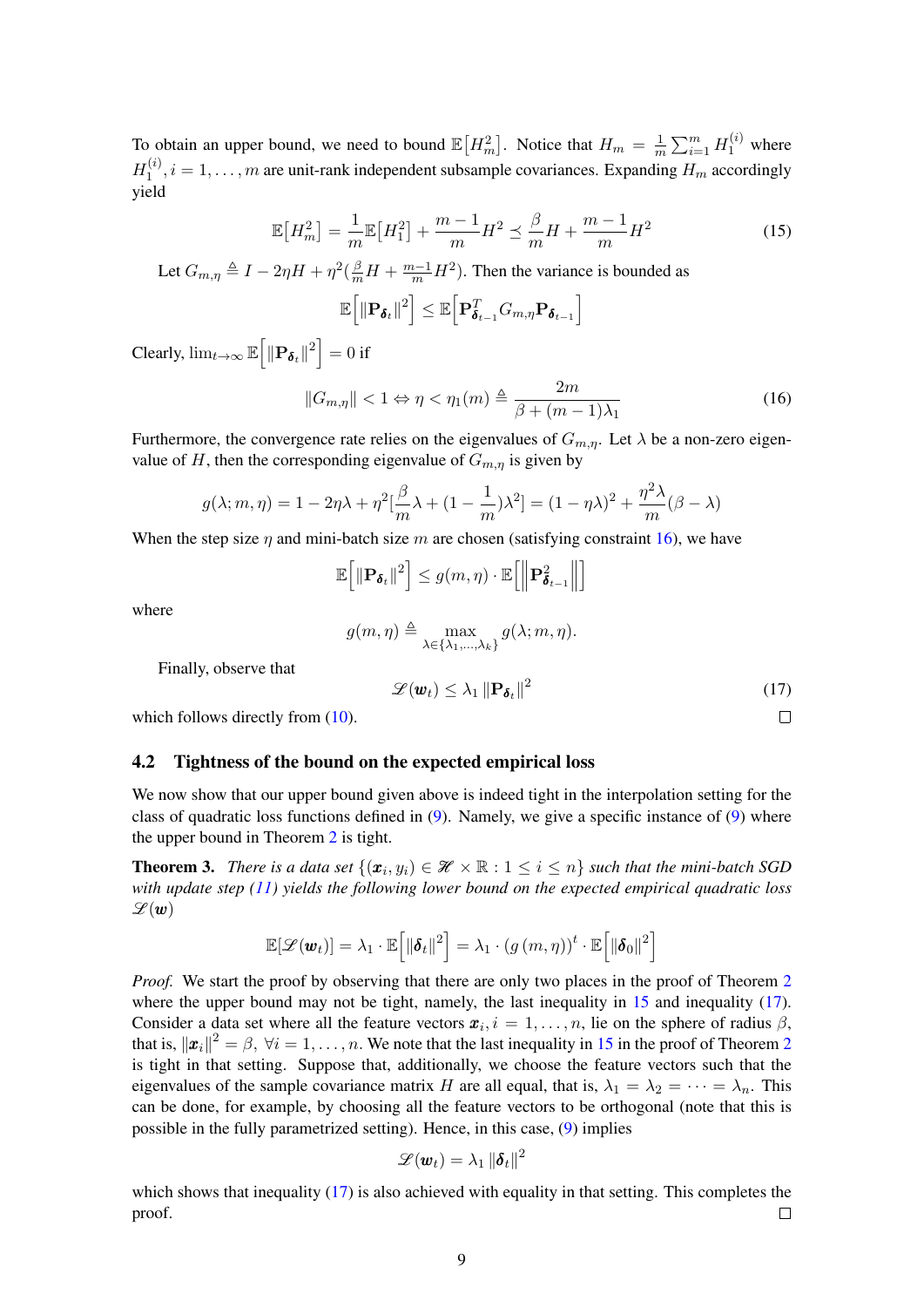Remark. From the experimental results, it appears that our upper bound can be close to tight even in some settings when the eigenvalues are far apart. We plan to investigate this phenomenon further.

#### 4.3 Optimal step size for a given batch size

To fully answer the first question we posed at the beginning of this section, we will derive an optimal rule for choosing the step size as a function of the batch size. Specifically, we want to find step size  $\eta^*(m)$  to achieve fastest convergence. Given Theorem [2,](#page-7-5) our task reduces to finding the minimizer

$$
\eta^*(m) = \arg\min_{\eta < \frac{\beta}{\frac{\beta}{m} + \frac{m-1}{m}\lambda_1}} g(m, \eta) \tag{18}
$$

Let  $g^*(m)$  denote the resulting minimum, that is,  $g^*(m) = g(m, \eta^*(m))$ . The resulting expression for the minimizer  $\eta^*(m)$  generally depends on the least non-zero eigenvalue  $\lambda_k$  of the Hessian matrix. In situations where we don't have a good estimate for this eigenvalue (which can be close to zero in practice), one would rather have a step size that is independent of  $\lambda_k$ . In Theorem [5,](#page-10-0) we give a near-optimal approximation for step size with no dependence on  $\lambda_k$  under the assumption that  $\beta/\lambda_k = \Omega(n)$ , which is valid in many practical settings such as in kernel learning with positive definite kernels.

We first characterize exactly the optimal step size and the resulting  $g^*(m)$ .

<span id="page-9-3"></span>Theorem 4 (Optimal step size role as function of batch size). *For every batch size* m*, the optimal step size function* η ∗ (m) *and convergence rate function* g ∗ (m) *are given by:*

$$
\eta^*(m) = \begin{cases} \frac{m}{\beta + (m-1)\lambda_k} & m \le \frac{\beta}{\lambda_1 - \lambda_k} + 1\\ \frac{2m}{\beta + (m-1)(\lambda_1 + \lambda_k)} & m > \frac{\beta}{\lambda_1 - \lambda_k} + 1 \end{cases}
$$
(19)

$$
g^*(m) = \begin{cases} 1 - \frac{m\lambda_k}{\beta + (m-1)\lambda_k} & m \le \frac{\beta}{\lambda_1 - \lambda_k} + 1\\ 1 - 4 \frac{m(m-1)\lambda_1\lambda_k}{(\beta + (m-1)(\lambda_1 + \lambda_k))^2} & m > \frac{\beta}{\lambda_1 - \lambda_k} + 1 \end{cases}
$$
(20)

*Note that if*  $\lambda_1 = \lambda_k$ *, then the first case in each expression will be valid for all*  $m \geq 1$ *.* 

The proof of the above theorem follows from the following two lemmas.

<span id="page-9-0"></span>**Lemma 1.** Let 
$$
\eta_0(m) \triangleq \frac{2m}{\beta + (m-1)(\lambda_1 + \lambda_k)}
$$
, and let  $\eta_1(m) \triangleq \frac{2m}{\beta + (m-1)\lambda_1}$ . Then,  

$$
g(m, \eta) = \begin{cases} g^{\text{I}}(m, \eta) \triangleq g(\lambda_k; m, \eta) & \eta \leq \eta_0(m) \\ g^{\text{II}}(m, \eta) \triangleq g(\lambda_1; m, \eta) & \eta_0(m) < \eta \leq \eta_1(m) \end{cases}
$$

*Proof.* For any fixed  $m \ge 1$  and  $\eta < \eta_1(m)$ , observe that  $g(\lambda; m, \eta)$  is a quadratic function of λ. Hence, the maximum must occur at either  $\lambda = \lambda_k$  or  $\lambda = \lambda_1$ . Define  $g^{\rm I}(m, \eta) \triangleq g(\lambda_k; m, \eta)$ and  $g^{\text{II}}(m, \eta) \triangleq g(\lambda_1; m, \eta)$ . Now, depending on the value of m and  $\eta$ , we would either have  $g^{\rm I}(m,\eta) \ge g^{\rm II}(m,\eta)$  or  $g^{\rm I}(m,\eta) < g^{\rm II}(m,\eta)$ . In particular, it is not hard to show that

$$
g^{\mathrm{I}}(m,\eta) \ge g^{\mathrm{II}}(m,\eta) \Leftrightarrow \eta \le \eta_0(m),
$$

where  $\eta_0(m) \triangleq \frac{2m}{\beta + (m-1)!}$  $\frac{2m}{\beta + (m-1)(\lambda_1 + \lambda_k)}$ . This completes the proof.

<span id="page-9-4"></span>**Lemma 2.** *Given the quantities defined in Lemma [1,](#page-9-0) let*  $\eta^{\text{I}}(m) = \argmin g^{\text{I}}(m, \eta)$ *, and*  $\eta^{\text{II}}(m) =$  $\eta \leq \eta_0(m)$ 

argmin  $\eta_0(m) < \eta \leq \eta_1(m)$  $g^{\text{II}}(m,\eta)$ *. Then, we have* 

*1. For all*  $m \geq 1$ ,  $g^{\text{I}}(m, \eta^{\text{I}}(m)) \leq g^{\text{II}}(m, \eta^{\text{II}}(m))$ .

<span id="page-9-2"></span><span id="page-9-1"></span> $\Box$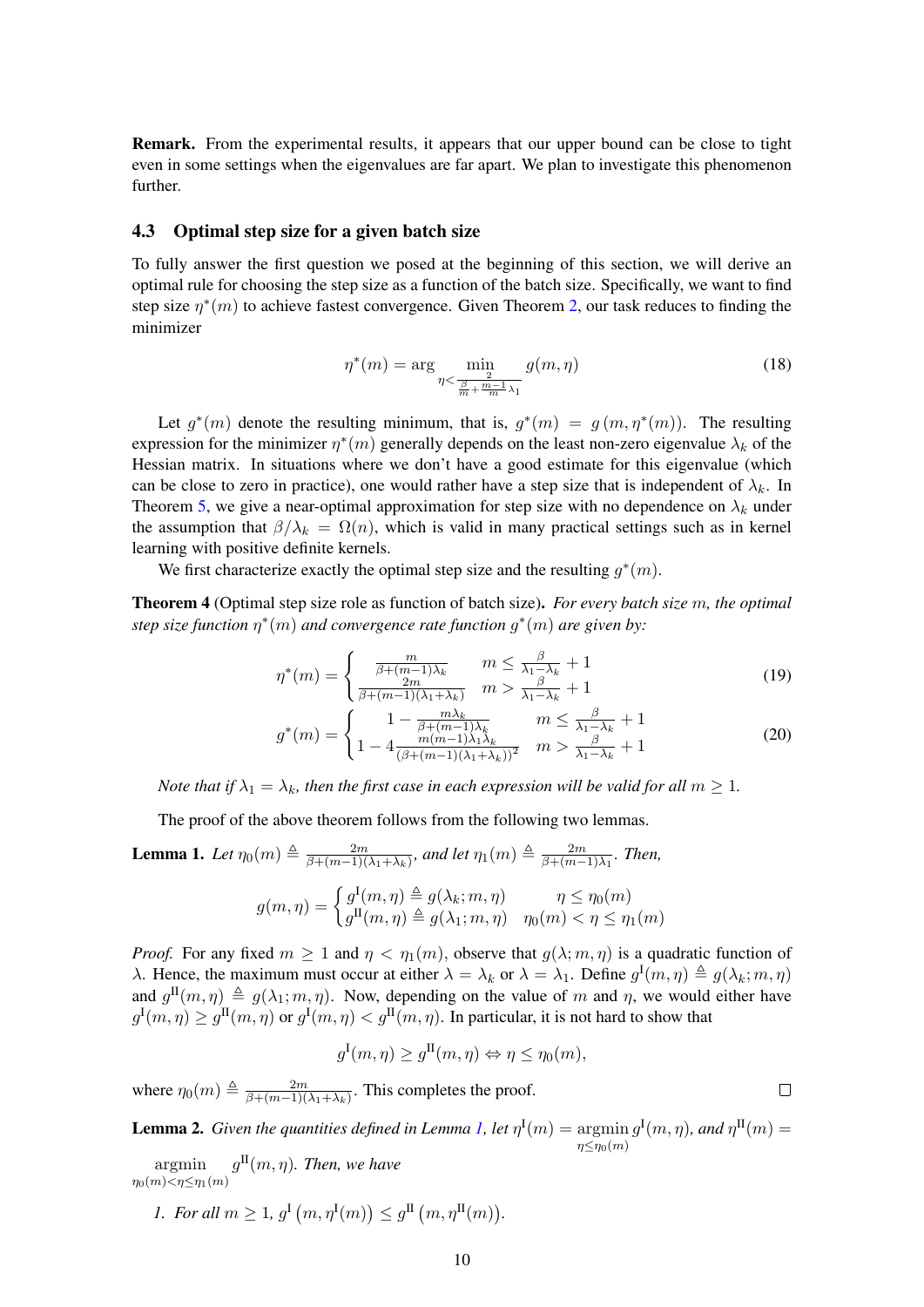2. For all  $m \ge 1$ ,  $\eta^{I}(m) = \eta^{*}(m)$  and  $g^{I}(m, \eta^{I}(m)) = g^{*}(m)$ , where  $\eta^{*}(m)$  and  $g^{*}(m)$  are *as given by [\(19\)](#page-9-1) and [\(20\)](#page-9-2), respectively, (in Theorem [4\)](#page-9-3).*

*Proof.* First, consider  $g^{\text{I}}(m, \eta)$ . For any fixed m, it is not hard to show that the minimizer of  $g^{\text{I}}(m,\eta)$  as a function of  $\eta$ , constrained to  $\eta \leq \eta_0(m)$ , is given by  $\min \left( \eta_0(m), \frac{m}{\beta + (m+\eta_0)} \right)$  $\beta+(m-1)\lambda_k$  $\Delta$  $\eta^{\rm I}(m)$ . That is,

$$
\eta^{\mathcal{I}}(m) = \begin{cases} \frac{m}{\beta + (m-1)\lambda_k} & m \le \frac{\beta}{\lambda_1 - \lambda_k} + 1\\ \eta_0(m) = \frac{2m}{\beta + (m-1)(\lambda_1 + \lambda_k)} & m > \frac{\beta}{\lambda_1 - \lambda_k} + 1 \end{cases}
$$

Substituting  $\eta = \eta^{\text{I}}(m)$  in  $g^{\text{I}}(m, \eta)$ , we get

$$
g^{I}(m,\eta^{I}(m)) = \begin{cases} 1 - \frac{m\lambda_{k}}{\beta + (m-1)\lambda_{k}} & m \leq \frac{\beta}{\lambda_{1} - \lambda_{k}} + 1\\ 1 - 4\frac{m(m-1)\lambda_{1}\lambda_{k}}{(\beta + (m-1)(\lambda_{1} + \lambda_{k}))^{2}} & m > \frac{\beta}{\lambda_{1} - \lambda_{k}} + 1 \end{cases}
$$

Note that  $\eta^{\text{I}}(m)$  and  $g^{\text{I}}(m, \eta^{\text{I}}(m))$  are equal to  $\eta^*(m)$  and  $g^*(m)$  given in Theorem [4,](#page-9-3) respectively. This proves item 2 of the lemma.

Next, consider  $g^{\text{II}}(m, \eta)$ . Again, for any fixed m, one can easily show that the minimum of  $g^{\text{II}}(m,\eta)$  as a function of  $\eta$ , constrained to  $\eta_0(m) < \eta \leq \eta_1(m)$ , is actually achieved at the boundary  $\eta = \eta_0(m)$ . Hence,  $\eta^{\text{II}}(m) = \eta_0(m)$ . Substituting this in  $g^{\text{II}}(m, \eta)$ , we get

$$
g^{\mathrm{II}}\left(m,\eta^{\mathrm{II}}(m)\right) = 1 - 4 \frac{m(m-1)\lambda_1\lambda_k}{\left(\beta + (m-1)(\lambda_1 + \lambda_k)\right)^2}, \ \ \forall m \ge 1.
$$

We conclude the proof by showing that for all  $m \geq 1$ ,  $g^{\text{I}}(m, \eta^{\text{I}}(m)) \leq g^{\text{II}}(m, \eta^{\text{II}}(m))$ . Note that for  $m > \frac{\beta}{\lambda_1 - \lambda_k} + 1$ ,  $g^{\text{I}}(m, \eta^{\text{I}}(m))$  and  $g^{\text{II}}(m, \eta^{\text{II}}(m))$  are identical. For  $m \le \frac{\beta}{\lambda_1 - \lambda_k}$  $\frac{\beta}{\lambda_1-\lambda_k}+1,$ given the expressions above, one can verify that  $g^{\text{I}}(m, \eta^{\text{I}}(m)) \leq g^{\text{II}}(m, \eta^{\text{I}}(m))$ .  $\Box$ 

**Proof of Theorem [4:](#page-9-3)** Given Lemma [1](#page-9-0) and item 1 of Lemma [2,](#page-9-4) it follows that  $\eta^{\text{I}}(m)$  is the minimizer  $\eta^*(m)$  given by [\(18\)](#page-8-2). Item [2](#page-9-4) of Lemma 2 concludes the proof of the theorem.

**Nearly optimal step size with no dependence on**  $\lambda_k$ : In practice, it is usually easy to obtain a good estimate for  $\lambda_1$ , but it is hard to reliably estimate  $\lambda_k$  which is typically much smaller than  $\lambda_1$  (e.g., [\[CCSL16\]](#page-17-2)). That is why one would want to avoid dependence on  $\lambda_k$  in practical SGD algorithms. Under a mild assumption which is typically valid in practice, we can easily find an accurate approximation  $\hat{\eta}(m)$  of optimal  $\eta^*(m)$  that depends only on  $\lambda_1$  and  $\beta$ . Namely, we assume that  $\lambda_k/\beta \leq 1/n$ . In particular, this is always true in kernel learning with positive definite kernels, when the data points are distinct.

The following theorem provides such approximation resulting in a nearly optimal convergence rate  $\hat{g}(m)$ .

<span id="page-10-0"></span>**Theorem 5.** *Suppose that*  $\lambda_k/\beta \leq 1/n$ *. Let*  $\hat{\eta}(m)$  *be defined as:* 

<span id="page-10-1"></span>
$$
\hat{\eta}(m) = \begin{cases} \frac{m}{\beta(1 + (m-1)/n)} & m \le \frac{\beta}{\lambda_1 - \beta/n} + 1\\ \frac{2m}{\beta + (m-1)(\lambda_1 + \beta/n)} & m > \frac{\beta}{\lambda_1 - \beta/n} + 1 \end{cases} \tag{21}
$$

*Then, the step size*  $\hat{\eta}(m)$  *yields the following upper bound on*  $q(m, \hat{\eta}(m))$ *, denoted as*  $\hat{q}(m)$ *:* 

$$
\hat{g}(m) = \begin{cases}\n1 - \frac{m\lambda_k}{\beta(1 + (m-1)/n)} & m \le \frac{\beta}{\lambda_1 - \beta/n} + 1 \\
1 - 4 \frac{m(m-1)\lambda_1\lambda_k}{(\beta + (m-1)(\lambda_1 + \beta/n))^2} & m > \frac{\beta}{\lambda_1 - \beta/n} + 1\n\end{cases}
$$
\n(22)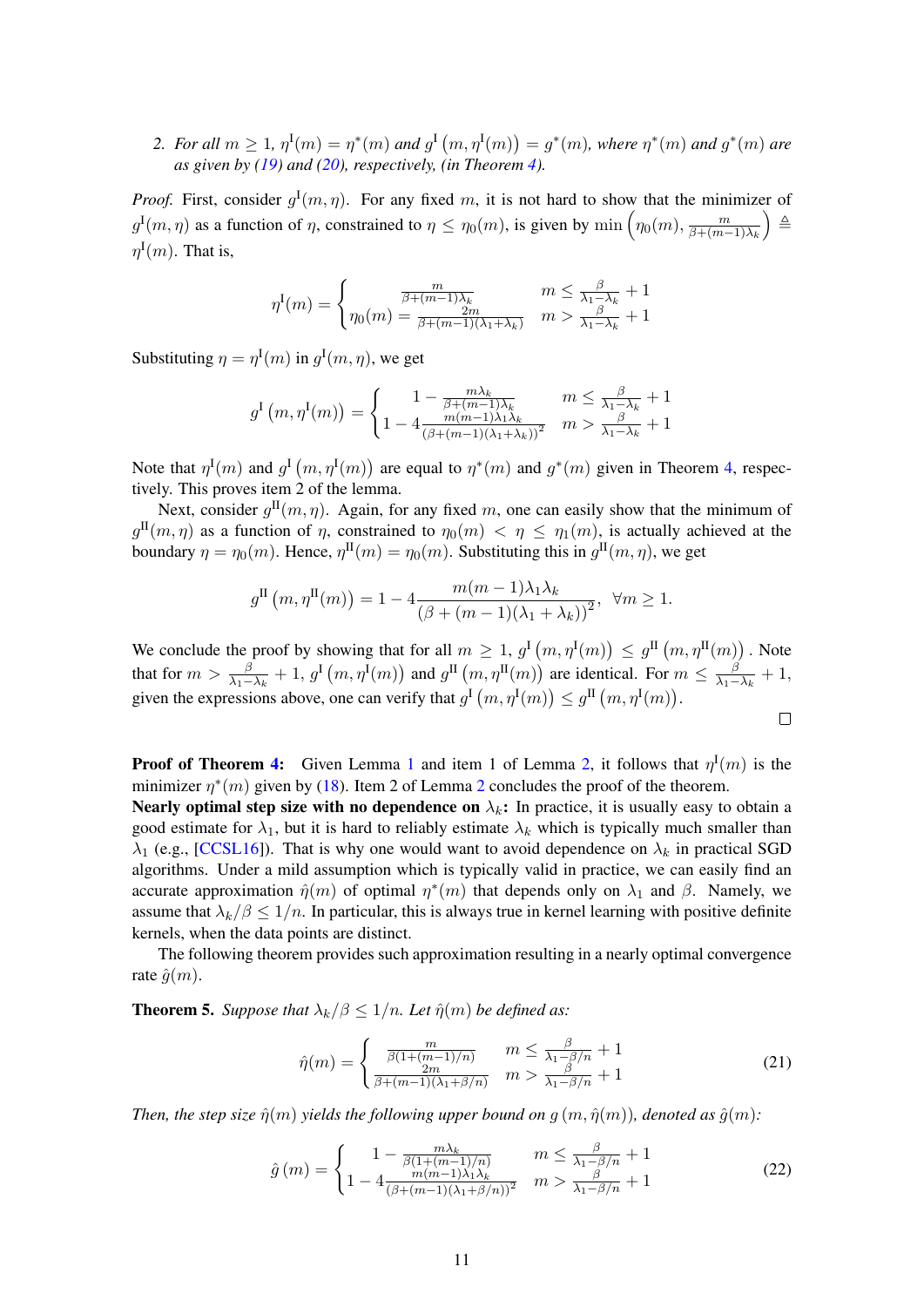*Proof.* The proof easily follows by observing that if  $\lambda_k/\beta \leq 1/n$ , then  $\hat{\eta}(m)$  lies in the feasible region for the minimization problem in [\(18\)](#page-8-2). In particular,  $\hat{\eta}(m) \leq \eta_0(m)$ , where  $\eta_0(m)$  is as defined in Lemma [1.](#page-9-0) The upper bound  $\hat{g}(m)$  follows from substituting  $\hat{\eta}(m)$  in  $g^{\text{I}}(m,\eta)$  defined in Lemma [1,](#page-9-0) then upper-bounding the resulting expression.  $\Box$ 

It is easy to see that the convergence rate  $\hat{q}(m)$  resulting from the step size  $\hat{\eta}$  is at most factor  $1+O(m/n)$  slower than the optimal rate  $g^*(m)$ . This factor is negligible when  $m \ll n$ . Since we expect  $n \gg \beta$ , we can further approximate  $\hat{\eta}(m) \approx m/\beta$  when  $m \lessapprox \beta/\lambda_1$  and  $\hat{\eta} \approx \frac{2m}{\beta + (m-1)}$  $\beta+(m-1)\lambda_1$ when  $m \gtrapprox \beta/\lambda_1$ .

#### 4.4 Batch size selection

In this section, we will derive the optimal batch size given a fixed computational budget in terms of the computational efficiency defined as the number of gradient computations to obtain a fixed desired accuracy. We will show that single-point batch is in fact optimal in that setting. Moreover, we will show that any mini-batch size in the range from 1 to a certain constant  $m^*$  independent of n, is nearly optimal in terms of gradient computations. Interestingly, for values beyond  $m<sup>*</sup>$ the computational efficiency drops sharply. This result has direct implications for the batch size selection in parallel computation.

#### <span id="page-11-2"></span>4.4.1 Optimality of a single-point batch (standard SGD)

Suppose we are limited by a fixed number of gradient computations. Then, what would be the batch size that yields the least approximation error? Equivalently, suppose we are required to achieve a certain target accuracy  $\epsilon$  (i.e., want to reach parameter  $\hat{\bm{w}}$  such that  $\mathscr{L}(\hat{\bm{w}}) - \mathscr{L}(\bm{w}^*) \leq \epsilon$ ). Then, again, what would be the optimal batch size that yields the least amount of computation.

Suppose we are being charged a unit cost for each gradient computation, then it is not hard to see that the cost function we seek to minimize is  $g^*(m) \frac{1}{m}$ , where  $g^*(m)$  is as given by Theorem [4.](#page-9-3) To see this, note that for a batch size  $m$ , the number of iterations to reach a fixed desired accuracy is  $t(m) = \frac{\text{constant}}{\log(1/g^*(m))}$ . Hence, the computation cost is  $m \cdot t(m) = \frac{\text{constant}}{\log(1/g^*(m))^{1/m}}$ . Hence, minimizing the computation cost is tantamount to minimizing  $g^*(m)^{1/m}$ . The following theorem shows that the exact minimizer is  $m = 1$ . Later, we will see that *any* value for m from 2 to  $\approx \frac{\beta}{\lambda_1}$ is actually not far from optimal. So, if we have cheap or free computation available (e.g., parallel computation), then it would make sense to choose  $m \approx \beta/\lambda_1$ . We will provide more details in the following subsection.

<span id="page-11-1"></span>Theorem 6 (Optimal batch size under a limited computational budget). *When we are charged a unit cost per gradient computation, the batch size that minimizes the overall computational cost required to achieve a fixed accuracy (i.e., maximizes the computational efficiency) is*  $m = 1$ . *Namely,*

<span id="page-11-0"></span>
$$
\arg\min_{m\in\mathbb{N}} g^*(m)^{\frac{1}{m}} = 1
$$

The detailed and precise proof is deferred to the appendix. Here, we give a less formal but more intuitive argument based on a reasonable approximation for  $g^*(m)$ . Such approximation in fact is valid in most of the practical settings. In the full version of this paper, we give an exact and detailed analysis. Note that  $g^*(m)$  can be written as  $1 - \frac{\lambda_k}{\beta} s(m)$ , where  $s(m)$  is given by

$$
s(m) = \begin{cases} \frac{m}{1 + (m-1)\frac{\lambda_k}{\beta}} & m \le \frac{\beta}{\lambda_1 - \lambda_k} + 1\\ \frac{4m(m-1)\lambda_1}{\beta \left(1 + (m-1)\frac{\lambda_1 + \lambda_k}{\beta}\right)^2} & m > \frac{\beta}{\lambda_1 - \lambda_k} + 1 \end{cases}
$$
(23)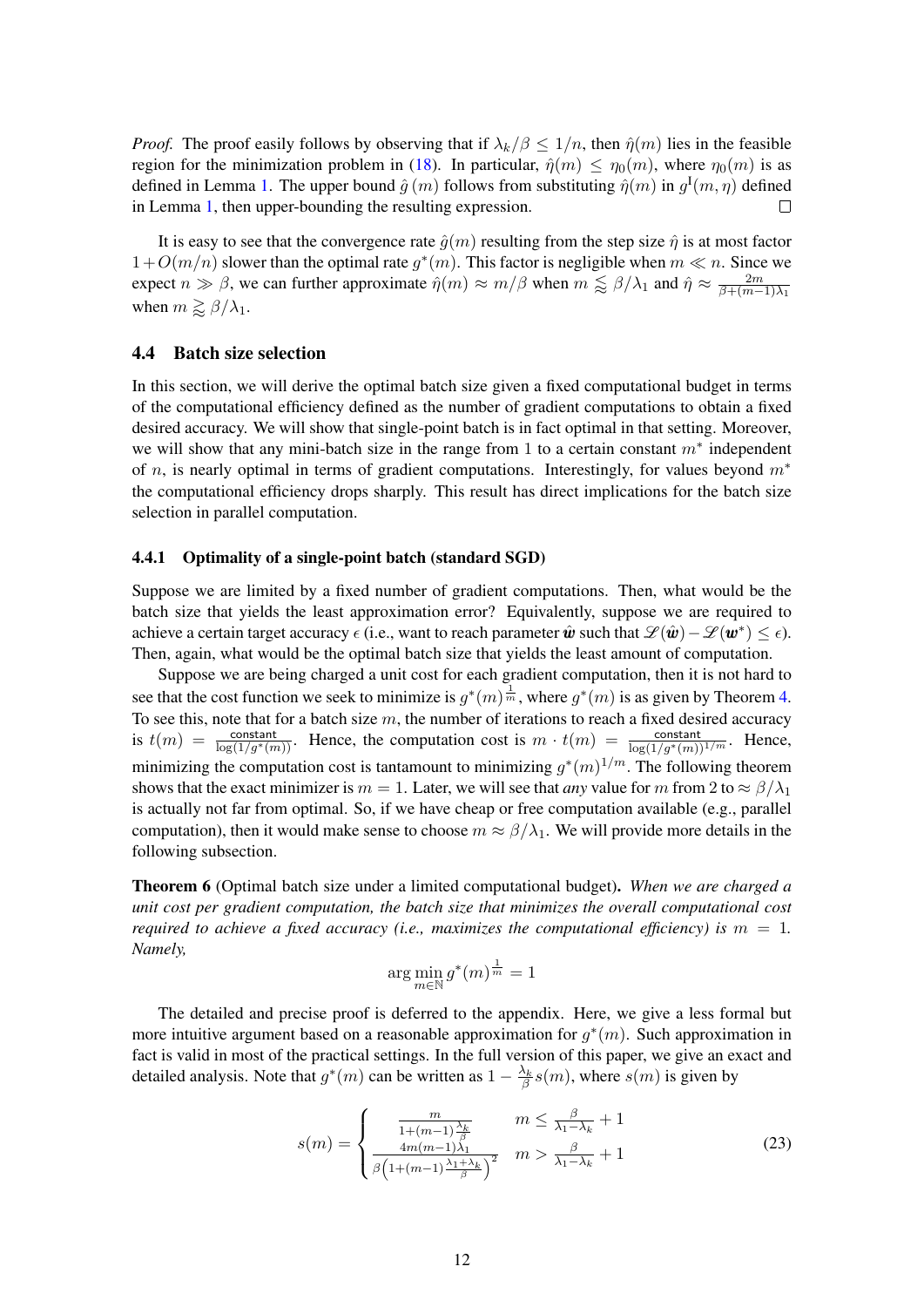**Proof outline:** Note that  $s(m)$  defined in [\(23\)](#page-11-0) indeed captures the speed-up factor we gain in convergence relative to standard SGD (with  $m = 1$ ) where the convergence is dictated by  $\lambda_k/\beta$ . Now, note that  $g^*(m)^{1/m} \approx e^{-\lambda_k/\beta \cdot s(m)/m}$ . This approximation becomes very accurate when  $\lambda_k \ll \lambda_1$ , which is typically the case for most of the practical settings where  $\lambda_1/\lambda_k \approx n$  and n is very large. Assuming that this is the case (for the sake of this intuitive argument), minimizing  $g^*(m)^{1/m}$  becomes equivalent to maximizing  $s(m)/m$ . Now, note that when  $m \leq \frac{\beta}{\lambda_1 - m}$  $\frac{\beta}{\lambda_1-\lambda_k}+1,$ then  $s(m)/m = \frac{1}{1 + (m-1)\frac{\lambda_k}{\beta}}$ , which is decreasing in m. Hence, for  $m \leq \frac{\beta}{\lambda_1 - \beta_2}$  $\frac{\beta}{\lambda_1 - \lambda_k} + 1$ , we have  $s(m)/m \leq s(1) = 1$ . On the other hand, when  $m > \frac{\beta}{\lambda_1 - \lambda_k} + 1$ , we have

$$
s(m)/m = \frac{4(m-1)\lambda_1}{\beta \left(1 + (m-1)\frac{\lambda_1 + \lambda_k}{\beta}\right)^2},
$$

which is also decreasing in m, and hence, it's upper bounded by its value at  $m = m^* \triangleq \frac{\beta}{\lambda_1 - \beta}$  $\frac{p}{\lambda_1 - \lambda_k} + 1.$ By direct substitution and simple cancellations, we can show that  $s(m^*)/m^* \leq \frac{\lambda_1 - \lambda_k}{\lambda_1}$  $\frac{1-\lambda_k}{\lambda_1} < 1$ . Thus,  $m = 1$  is optimal.

One may wonder whether the above result is valid if the near-optimal step size  $\hat{\eta}(m)$  (that does not depend on  $\lambda_k$ ) is used. That is, one may ask whether the same optimality result is valid if the near optimal error rate function  $\hat{g}(m)$  is used instead of  $g^*(m)$  in Theorem [6.](#page-11-1) Indeed, we show that the same optimality remains true even if computational efficiency is measured with respect to  $\hat{g}(m)$ . This is formally stated in the following theorem.

<span id="page-12-0"></span>**Theorem 7.** When the near-optimal step size  $\hat{\eta}(m)$  is used (and assuming that  $\lambda_k/\beta \leq 1/n$ ), the *batch size that minimizes the overall computational cost required to achieve a fixed accuracy is*  $m = 1$ *. Namely,* 

$$
\arg\min_{m\in\mathbb{N}}\hat{g}(m)^{\frac{1}{m}}=1
$$

The proof of the above theorem follows similar lines of the proof of Theorem [6.](#page-11-1)

#### 4.4.2 Near optimal larger batch sizes

Suppose that several gradient computations can be performed in parallel. Sometimes doubling the number of machines used in parallel can halve the number of iterations needed to reach a fixed desired accuracy. Such observation has motivated many works to use large batch size with distributed synchronized SGD [\[CMBJ16,](#page-17-12) [GDG](#page-17-8)<sup>+</sup>17, [YGG17,](#page-18-10) [SKL17\]](#page-18-11). One critical problem in this large batch setting is how to choose the step size. To keep the same covariance,  $\frac{18 \text{CN}}{16, \text{Li}}$ , [Li17,](#page-18-14) Western Step size of the same covariance,  $\frac{18 \text{CN}}{15, \text{Ni}}$ [HHS17\]](#page-17-14) choose the step size  $\eta \sim \sqrt{m}$  for batch size m. While [\[Kri14,](#page-17-7) [GDG](#page-17-8)<sup>+</sup>17, [YGG17,](#page-18-10) [SKL17\]](#page-18-11) have observed that rescaling the step size  $\eta \sim m$  works well in practice for not too large m. To explain these observations, we directly connect the parallelism, or the batch size  $m$ , to the required number of iterations  $t(m)$  defined previously. It turns out that (a) when the batch size is small, doubling the size will almost halve the required iterations; (b) after the batch size surpasses certain value, increasing the size to any amount would only reduce the required iterations by at most a constant factor.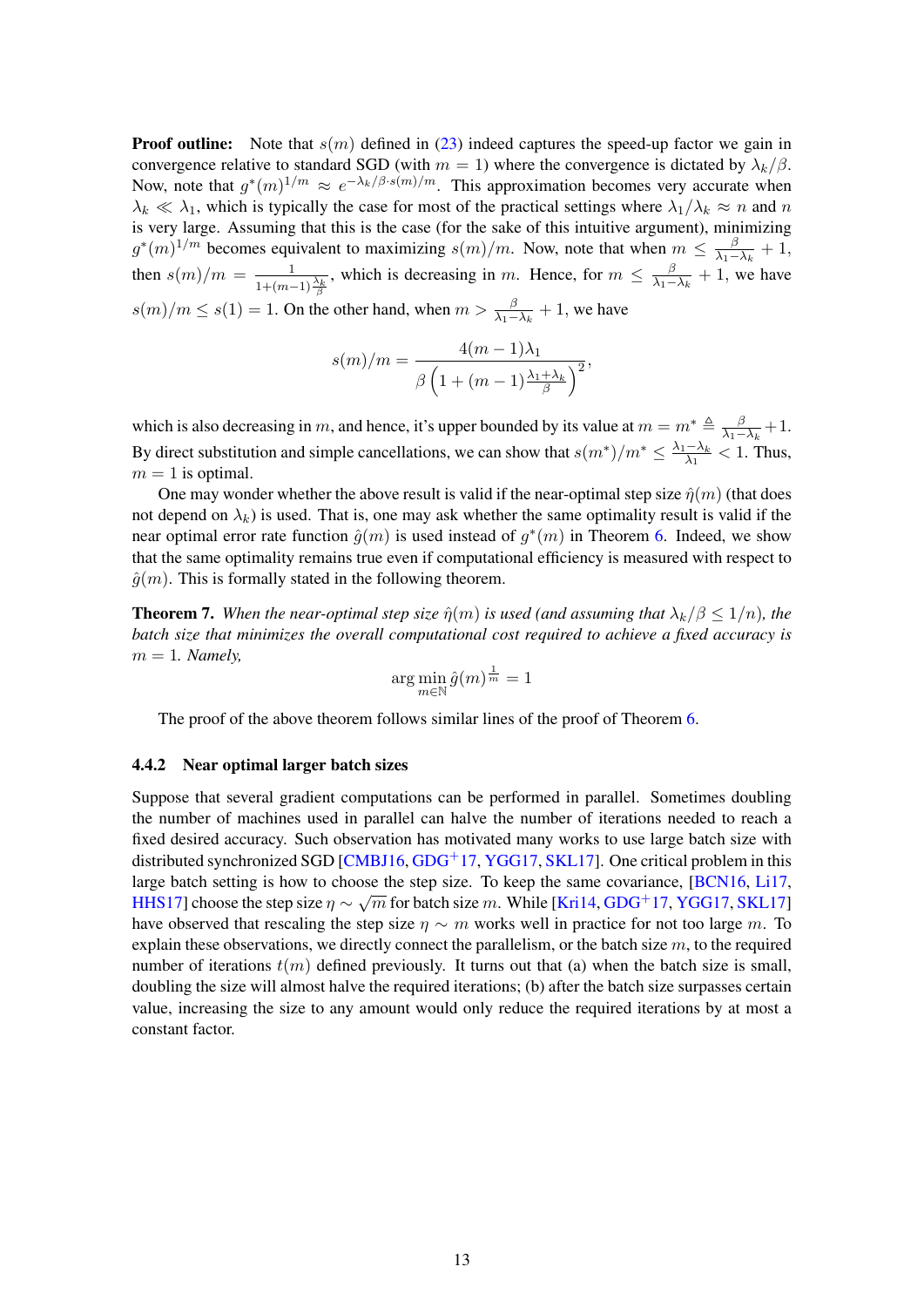<span id="page-13-1"></span>

Figure 2: Factor of iterations saved:  $\frac{t(1)}{t(m)} \approx s(m)$ 

Our analysis uses the optimal step size and convergence rate in Theorem [4.](#page-9-3) Now consider the factor by which we save the number of iterations when increasing the batch size from 1 to m. Using the approximation  $g^*(m)^{1/m} \approx e^{-\lambda_k/\beta + s(m)/m}$ , we have  $\frac{t(1)}{t(m)} \approx s(m)$ , the speed up factor. The change of  $s(m)$  is illustrated in Figure [2](#page-13-1) where two regimes are highlighted:

Linear scaling regime ( $m \leq \frac{\beta}{\lambda_1 - \beta_2}$  $\frac{\beta}{\lambda_1-\lambda_k}$  + 1): This is the regime where increasing the batch size m will quickly drive down  $t(m)$  needed to reach certain accuracy. When  $\lambda_k \ll \lambda_1$ ,  $s(m) \approx m$ , which suggests  $t(m/2) \approx 2 \cdot t(m)$ . In other words, doubling the batch size in this regime will roughly halve the number of iterations needed. Note that we choose step size  $\eta \leftarrow \frac{m}{\beta + (m-1)\lambda_k}$ . When  $\lambda_k \leq \frac{\beta}{n} \ll \lambda_1$ ,  $\eta \sim m$ , which is consistent with the linear scaling heuristic used in [\[Kri14,](#page-17-7) [GDG](#page-17-8)+17, [SKL17\]](#page-18-11). In this case, the largest batch size in the linear scaling regime can be practically calculated through

<span id="page-13-2"></span>
$$
m^* = \frac{\beta}{\lambda_1 - \lambda_k} + 1 \approx \frac{\beta}{\lambda_1 - \beta/n} + 1 \approx \frac{\beta}{\lambda_1} + 1
$$
 (24)

**Saturation regime**  $(m > \frac{\beta}{\lambda_1 - \lambda_k} + 1)$ : Increasing batch size in this regime becomes much less beneficial. Although  $s(m)$  is monotonically increasing, it is upper bounded by  $\lim_{m\to\infty} s(m)$  = 4β  $rac{4\beta}{\lambda_1}$ . In fact, since  $t(\frac{\beta}{\lambda_1 - \beta_1})$  $\frac{\beta}{\lambda_1-\lambda_k}+1)/\lim_{m\to\infty}t(m)<4$  for small  $\lambda_k$ , no batch size in this regime can reduce the needed iterations by a factor of more than 4.

# <span id="page-13-0"></span>5 Experimental Results

This section will provide empirical evidence for our theoretical results on the effectiveness of mini-batch SGD in the interpolated setting. We first consider a kernel learning problem, where the parameters  $\beta$ ,  $\lambda_1$ , and  $m^*$  can be computed efficiently (see [\[MB17\]](#page-18-15) for details). In all experiments we set the step size to be  $\hat{\eta}$  defined in [\(21\)](#page-10-1).

**Remark: near optimality of**  $\hat{\eta}$  **in practice.** We observe empirically that increasing the step size from  $\hat{\eta}$  to 2 $\hat{\eta}$  consistently leads to divergence, indicating that  $\hat{\eta}$  differs from the optimal step size by at most a factor of 2. This is consistent with our Theorem [5](#page-10-0) on near-optimal step size.

# 5.1 Comparison of SGD with critical mini-batch size  $m^*$  to full gradient descent

Theorem [4](#page-9-3) suggests that SGD using batch size  $m^*$  defined in [\(24\)](#page-13-2) can reach the same error as GD using at most 4 times the number of iterations. This is consistent with our experimental results for MNIST, HINT-S [\[HYWW13\]](#page-17-15), and TIMIT, shown in Figure [3.](#page-14-0) Moreover, in line with our analysis, SGD with batch size larger than  $m^*$  but still much smaller than the data size, converges nearly identically to full gradient descent.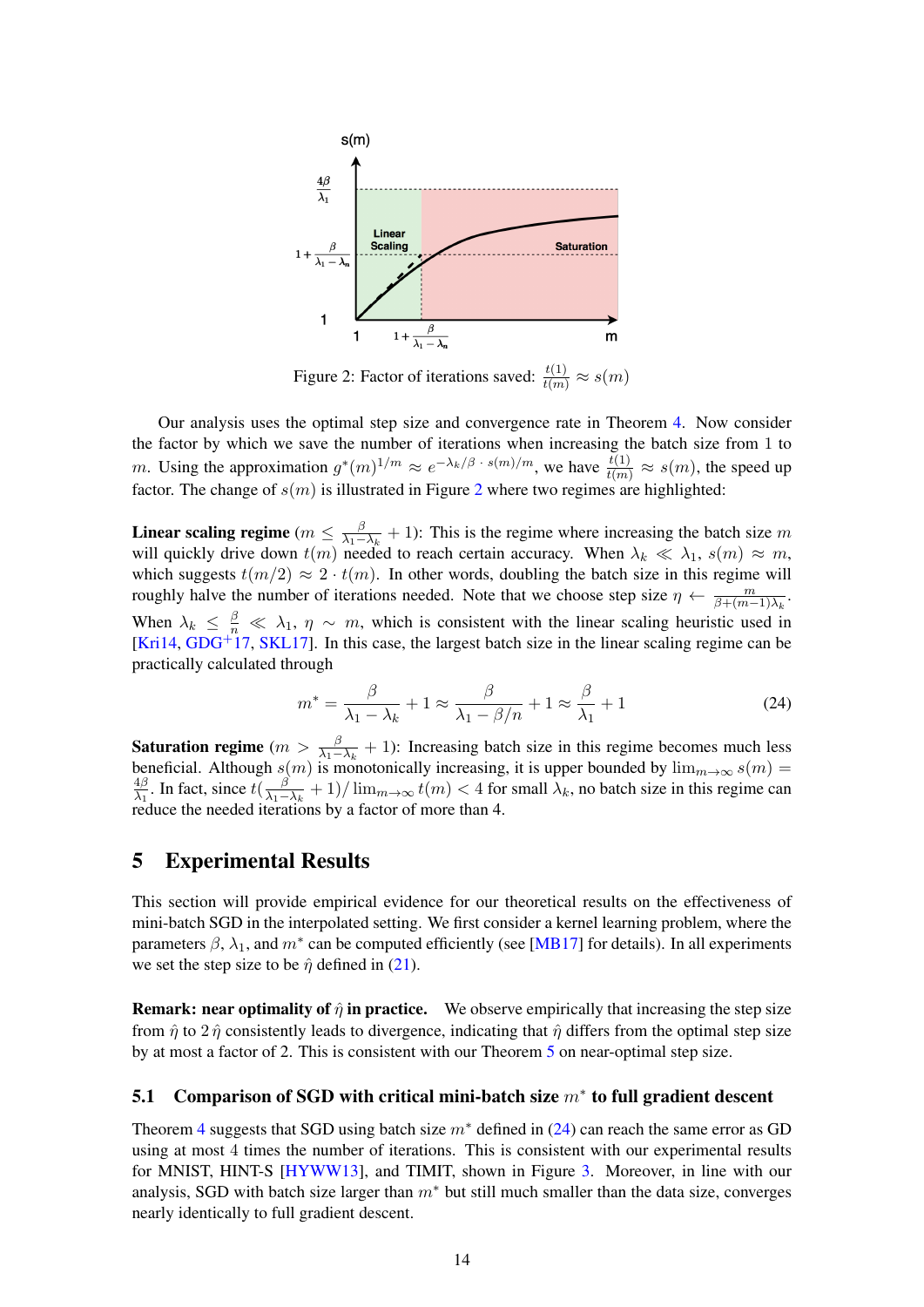<span id="page-14-0"></span>

Figure 3: Comparison of training error ( $n = 10<sup>4</sup>$ ) for different mini-batch sizes (*m*) vs. number of iterations

 $0.012, m^* \approx 52$ 

<span id="page-14-1"></span>

Figure 4: Comparison of training error ( $n = 10<sup>4</sup>$ ) for different mini-batch sizes (*m*) vs. number of epochs (proportional to computation, note for *n* data points,  $n \cdot N_{epoch} = m \cdot N_{iter}$ )

Remark. Since our analysis is concerned with the training error, only the training error is reported here. For completeness, we report the test error in Appendix [C.](#page-20-0) As consistently observed in such over-parametrized settings, test error decreases with the training error.

#### 5.2 Optimality of batch size  $m = 1$

Our theoretical results, Theorem [6](#page-11-1) and Theorem [7](#page-12-0) show that  $m = 1$  achieves the optimal computational efficiency. Note for a given batch size, the corresponding optimal step size is chosen according to equation [\(21\)](#page-10-1). The experiments in Figure [4](#page-14-1) show that  $m = 1$  indeed achieves the lowest error for any fixed number of epochs.

#### 5.3 Linear scaling and saturation regimes

In the interpolation regime, Theorem [6](#page-11-1) shows linear scaling for mini-batch sizes up to a (typically small) "critical" batch size  $m^*$  defined in [\(24\)](#page-13-2) followed by the saturation regime. In Figure [4](#page-14-1) we plot the training error for different batch sizes as a function of the number of epochs. Note that the number of epochs is proportional to the amount of computation measured in terms of gradient evaluations. The linear scaling regime  $(1 \le m \le m^*)$  is reflected in the small difference in the training error for  $m = 1$  and  $m = m^*$  in Figure [4](#page-14-1) (the bottom three curves. As expected from our theoretical results, they have similar computational efficiency. On the other hand, we see that large mini-batch sizes  $(m \gg m<sup>*</sup>)$  require drastically more computations, which is the saturation phenomenon reflected in the top two curves.

Relation to the "linear scaling rule" in neural networks. A number of recent large scale neural network methods including  $[Kri14, CMBJ16, GDG<sup>+</sup>17]$  $[Kri14, CMBJ16, GDG<sup>+</sup>17]$  $[Kri14, CMBJ16, GDG<sup>+</sup>17]$  $[Kri14, CMBJ16, GDG<sup>+</sup>17]$  $[Kri14, CMBJ16, GDG<sup>+</sup>17]$  $[Kri14, CMBJ16, GDG<sup>+</sup>17]$  use the "linear scaling rule" to accelerate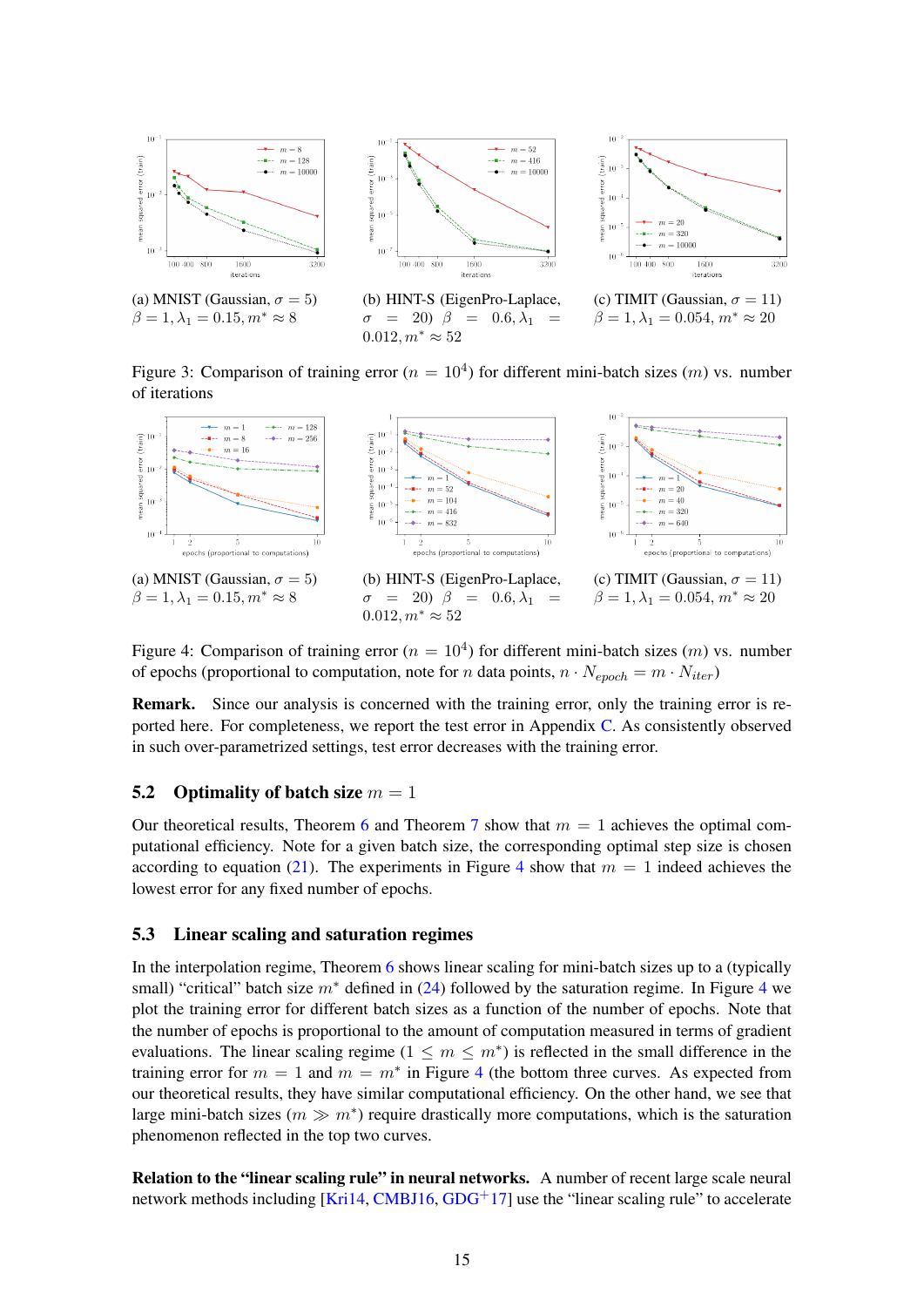training using parallel computation. After the initial "warmup" stage to find a good region of parameters, this rule suggest increasing the step size to a level proportional to the mini-batch size  $m$ . In spite of the wide adoption and effectiveness of this technique, there has been no satisfactory explanation [\[Kri14\]](#page-17-7) as the usual variance-based analysis suggests increasing the step size by a Explanation [KITI4] as the usual variance-based analysis suggests increasing the step size by a factor of  $\sqrt{m}$  instead of m [\[BCN16\]](#page-17-13). We note that this "linear scaling" can be explained by our analysis, assuming that the warmup stage ends up in a neighborhood of an interpolating minimum.

#### 5.4 Interpolation in kernel methods

<span id="page-15-0"></span>

Figure 5: Histogram of training loss on data points at each epoch

To give additional evidence of the interpolation in the over-parametrized settings, we provide empirical results showing that this is indeed the case in kernel learning. We give two examples: Laplace kernel trained using EigenPro [\[MB17\]](#page-18-15) on MNIST [\[LBBH98\]](#page-17-16) and on a subset (of size  $5 \cdot 10^4$  $5 \cdot 10^4$ ) of TIMIT [\[GLF](#page-17-17)<sup>+</sup>93]. The histograms in Figure 5 show the number of points with a given loss calculated as  $\|\bm{y}_i - f(\bm{x}_i)\|^2$  (on feature vector  $\bm{x}_i$  and corresponding binary label vector  $\bm{y}_i$ ). As evident from the histograms, the test loss keeps decreasing as we converge to an interpolated solution.

Relative computational efficiency is consistent with theory regardless of the rate of convergence. It is interesting to observe that even when SGD is slow to converge to the interpolated solution, our theoretical bounds still accurately describe the relative efficiency of different mini-batch sizes. We examine two different settings: interpolation with Laplace kernel trained using EigenPro [\[MB17\]](#page-18-15) on HINT-S (Figure [6a\)](#page-15-1) and with Gaussian kernel in Figure [6b.](#page-15-1) As clear from the figures Laplace kernel converges to the interpolated solution much faster than the Gaussian. However, as our experiments depicted in Figure [7](#page-16-0) show, relative

<span id="page-15-1"></span>

Figure 6: Histogram of training loss on  $(5 \cdot 10^4)$ subsamples of HINT-S

computational efficiency of different batch sizes for these two settings is very similar. As before, we plot the training error against the number of epochs (which is proportional to computation) for different batch sizes. Note that while the scale of the error is very different for these two settings, the profiles of the curves are remarkably similar.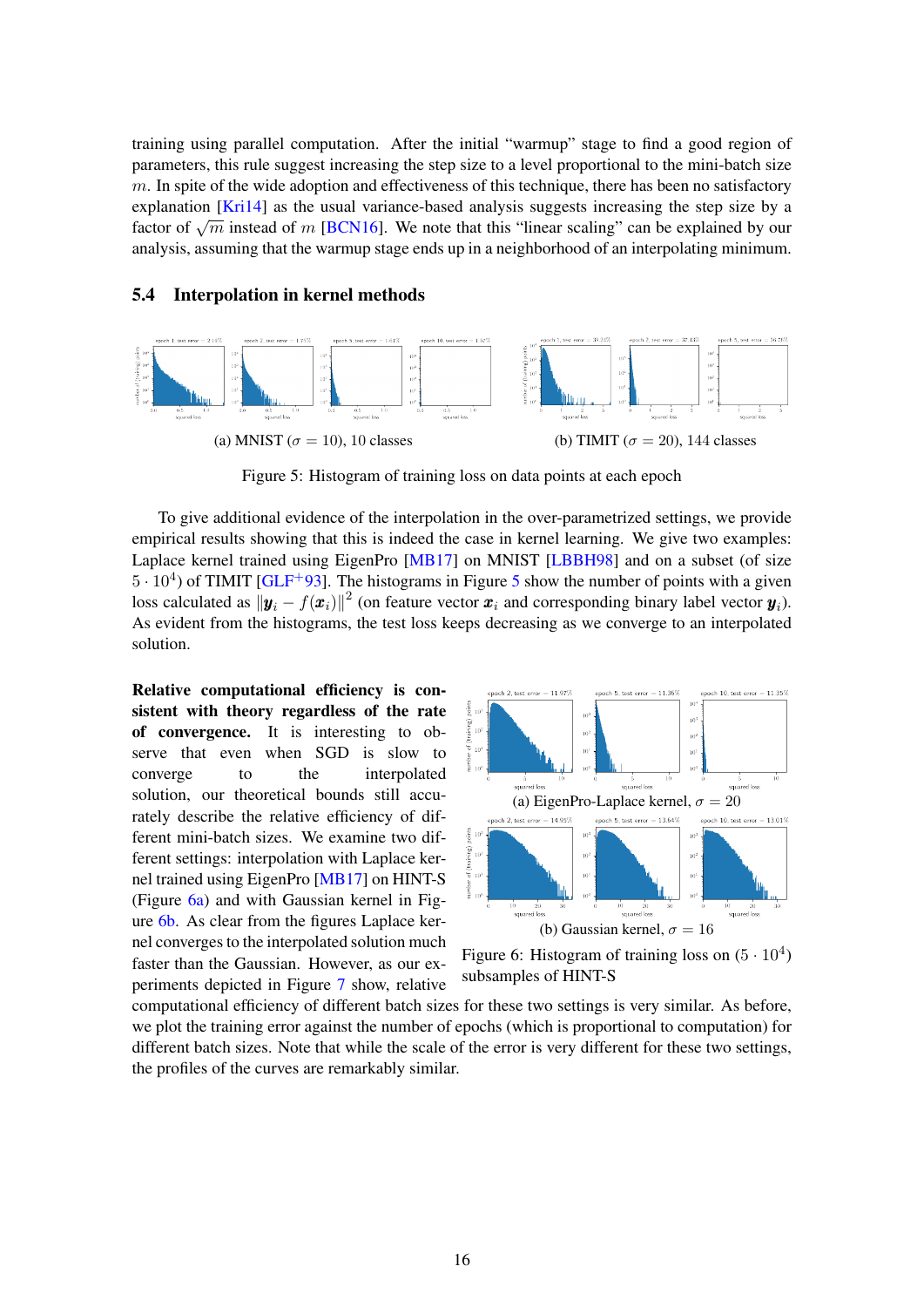<span id="page-16-0"></span>

Figure 7: Comparison of training error ( $n = 10<sup>4</sup>$ ) on HINT-S ( $\sigma = 20$ ) using different kernels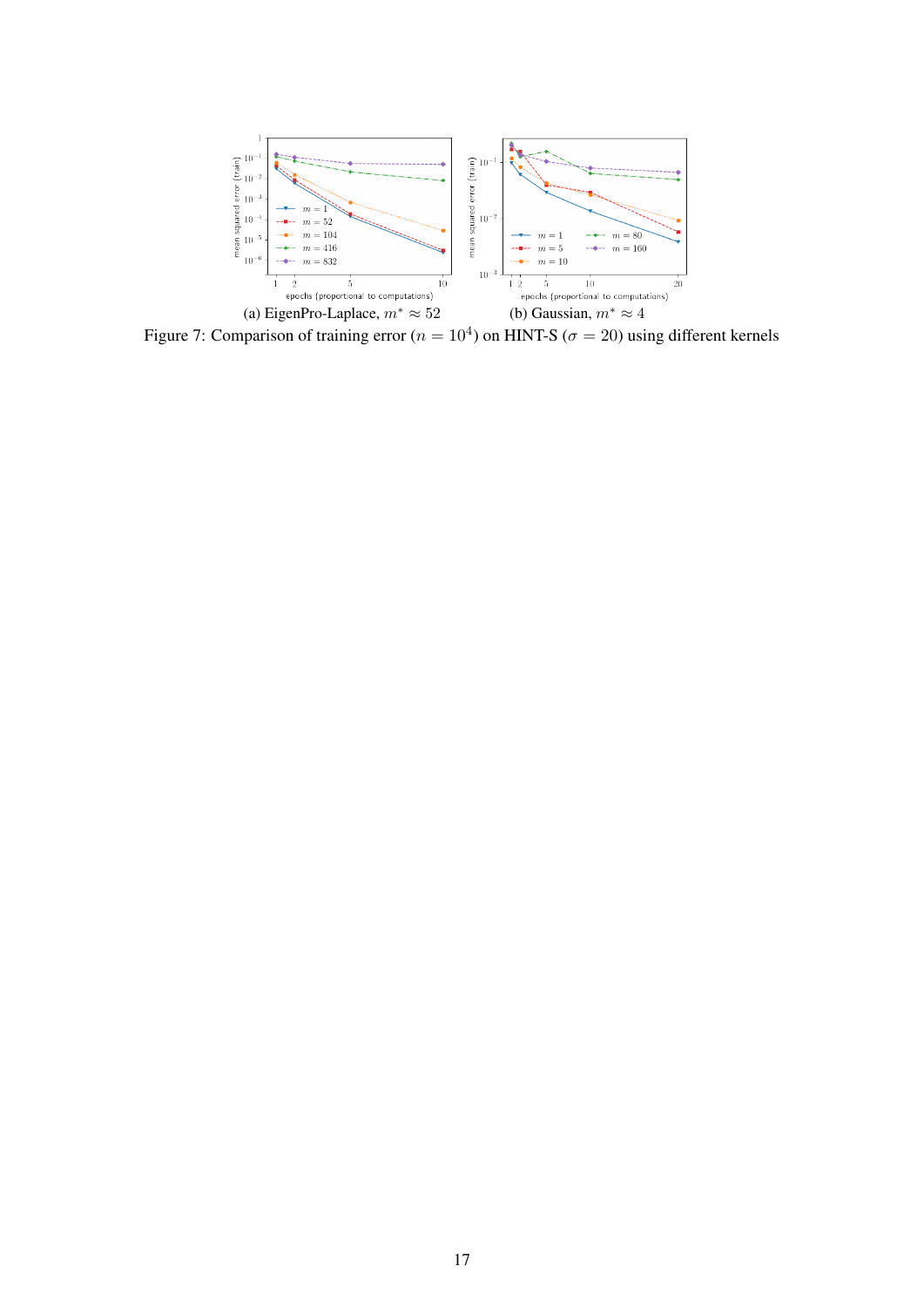# References

- <span id="page-17-11"></span>[AZ16] Zeyuan Allen-Zhu. Katyusha: The first direct acceleration of stochastic gradient methods. *arXiv preprint arXiv:1603.05953*, 2016.
- <span id="page-17-13"></span>[BCN16] Léon Bottou, Frank E Curtis, and Jorge Nocedal. Optimization methods for largescale machine learning. *arXiv preprint arXiv:1606.04838*, 2016.
- <span id="page-17-4"></span>[BFT17] Peter Bartlett, Dylan J Foster, and Matus Telgarsky. Spectrally-normalized margin bounds for neural networks. In *NIPS*, 2017.
- <span id="page-17-2"></span>[CCSL16] Pratik Chaudhari, Anna Choromanska, Stefano Soatto, and Yann LeCun. Entropysgd: Biasing gradient descent into wide valleys. *arXiv preprint arXiv:1611.01838*, 2016.
- <span id="page-17-12"></span>[CMBJ16] Jianmin Chen, Rajat Monga, Samy Bengio, and Rafal Jozefowicz. Revisiting distributed synchronous sgd. *arXiv preprint arXiv:1604.00981*, 2016.
- <span id="page-17-0"></span>[CPC16] Alfredo Canziani, Adam Paszke, and Eugenio Culurciello. An analysis of deep neural network models for practical applications. *arXiv preprint arXiv:1605.07678*, 2016.
- <span id="page-17-10"></span>[DBLJ14] Aaron Defazio, Francis Bach, and Simon Lacoste-Julien. Saga: A fast incremental gradient method with support for non-strongly convex composite objectives. In *NIPS*, 2014.
- <span id="page-17-1"></span>[GAGN15] Suyog Gupta, Ankur Agrawal, Kailash Gopalakrishnan, and Pritish Narayanan. Deep learning with limited numerical precision. In *ICML*, 2015.
- <span id="page-17-8"></span>[GDG+17] Priya Goyal, Piotr Dollár, Ross Girshick, Pieter Noordhuis, Lukasz Wesolowski, Aapo Kyrola, Andrew Tulloch, Yangqing Jia, and Kaiming He. Accurate, large minibatch sgd: Training imagenet in 1 hour. *arXiv preprint arXiv:1706.02677*, 2017.
- <span id="page-17-17"></span>[GLF+93] John S Garofolo, Lori F Lamel, William M Fisher, Jonathon G Fiscus, and David S Pallett. Darpa timit acoustic-phonetic continous speech corpus cd-rom. *NIST speech disc*, 1-1.1, 1993.
- <span id="page-17-14"></span>[HHS17] Elad Hoffer, Itay Hubara, and Daniel Soudry. Train longer, generalize better: closing the generalization gap in large batch training of neural networks. *arXiv preprint arXiv:1705.08741*, 2017.
- <span id="page-17-3"></span>[HLWvdM16] Gao Huang, Zhuang Liu, Kilian Q Weinberger, and Laurens van der Maaten. Densely connected convolutional networks. *arXiv preprint arXiv:1608.06993*, 2016.
- <span id="page-17-15"></span>[HYWW13] Eric W Healy, Sarah E Yoho, Yuxuan Wang, and DeLiang Wang. An algorithm to improve speech recognition in noise for hearing-impaired listeners. *The Journal of the Acoustical Society of America*, 134(4), 2013.
- <span id="page-17-6"></span>[JKK+16] Prateek Jain, Sham M Kakade, Rahul Kidambi, Praneeth Netrapalli, and Aaron Sidford. Parallelizing stochastic approximation through mini-batching and tailaveraging. *arXiv preprint arXiv:1610.03774*, 2016.
- <span id="page-17-9"></span>[JZ13] Rie Johnson and Tong Zhang. Accelerating stochastic gradient descent using predictive variance reduction. In *NIPS*, 2013.
- <span id="page-17-5"></span>[Kac37] Stefan Kaczmarz. Angenaherte auflosung von systemen linearer gleichungen. *Bull. Int. Acad. Sci. Pologne, A*, 35, 1937.
- <span id="page-17-7"></span>[Kri14] Alex Krizhevsky. One weird trick for parallelizing convolutional neural networks. *arXiv preprint arXiv:1404.5997*, 2014.
- <span id="page-17-16"></span>[LBBH98] Y. LeCun, L. Bottou, Y. Bengio, and P. Haffner. Gradient-based learning applied to document recognition. In *Proceedings of the IEEE*, volume 86, 1998.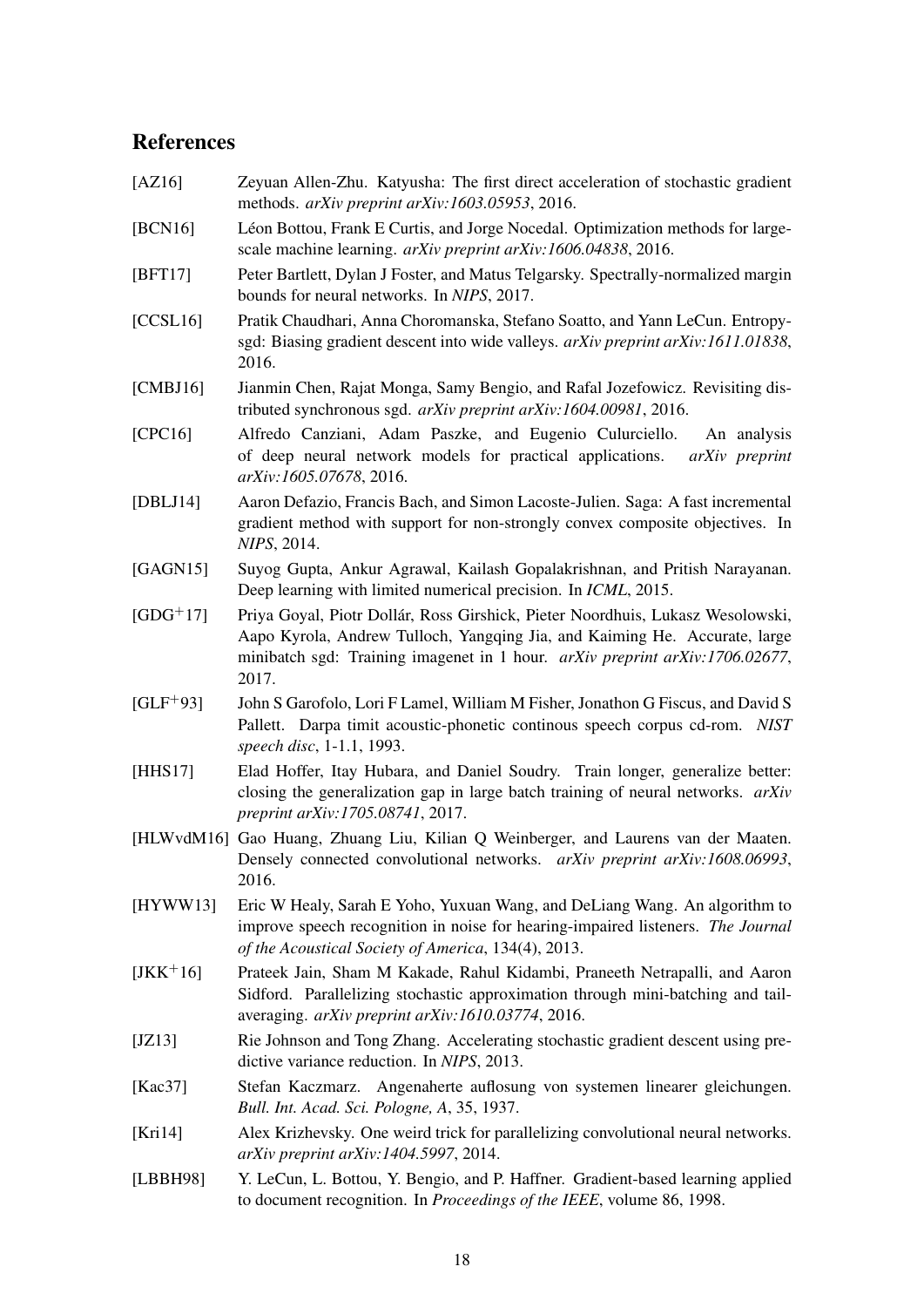- <span id="page-18-14"></span>[Li17] Mu Li. *Scaling Distributed Machine Learning with System and Algorithm Codesign*. PhD thesis, 2017.
- <span id="page-18-8"></span>[LZCS14] Mu Li, Tong Zhang, Yuqiang Chen, and Alexander J Smola. Efficient mini-batch training for stochastic optimization. In *KDD*, 2014.
- <span id="page-18-5"></span>[MB11] Eric Moulines and Francis R Bach. Non-asymptotic analysis of stochastic approximation algorithms for machine learning. In *NIPS*, 2011.
- <span id="page-18-15"></span>[MB17] Siyuan Ma and Mikhail Belkin. Diving into the shallows: a computational perspective on large-scale shallow learning. *arXiv preprint arXiv:1703.10622*, 2017.
- <span id="page-18-6"></span>[NWS14] Deanna Needell, Rachel Ward, and Nati Srebro. Stochastic gradient descent, weighted sampling, and the randomized kaczmarz algorithm. In *NIPS*, 2014.
- <span id="page-18-12"></span>[RSB12] Nicolas L Roux, Mark Schmidt, and Francis R Bach. A stochastic gradient method with an exponential convergence rate for finite training sets. In *NIPS*, 2012.
- <span id="page-18-0"></span>[Sal17] Ruslan Salakhutdinov. Deep learning tutorial at the Simons Institute, Berkeley, https://simons.berkeley.edu/talks/ruslan-salakhutdinov-01-26-2017-1, 2017.
- <span id="page-18-2"></span>[SEG+17] Levent Sagun, Utku Evci, V Ugur Guney, Yann Dauphin, and Leon Bottou. Empirical analysis of the hessian of over-parametrized neural networks. *arXiv preprint arXiv:1706.04454*, 2017.
- <span id="page-18-3"></span>[SFBL98] Robert E. Schapire, Yoav Freund, Peter Bartlett, and Wee Sun Lee. Boosting the margin: a new explanation for the effectiveness of voting methods. *Ann. Statist.*, 26(5), 1998.
- <span id="page-18-11"></span>[SKL17] Samuel L Smith, Pieter-Jan Kindermans, and Quoc V Le. Don't decay the learning rate, increase the batch size. *arXiv preprint arXiv:1711.00489*, 2017.
- <span id="page-18-4"></span>[SV09] Thomas Strohmer and Roman Vershynin. A randomized kaczmarz algorithm with exponential convergence. *Journal of Fourier Analysis and Applications*, 15(2), 2009.
- <span id="page-18-7"></span>[TBRS13] Martin Takác, Avleen Singh Bijral, Peter Richtárik, and Nati Srebro. Mini-batch primal and dual methods for svms. In *ICML*, 2013.
- <span id="page-18-13"></span>[XZ14] Lin Xiao and Tong Zhang. A proximal stochastic gradient method with progressive variance reduction. *SIAM Journal on Optimization*, 24(4), 2014.
- <span id="page-18-10"></span>[YGG17] Yang You, Igor Gitman, and Boris Ginsburg. Scaling sgd batch size to 32k for imagenet training. *arXiv preprint arXiv:1708.03888*, 2017.
- <span id="page-18-9"></span>[YPL+18] Dong Yin, Ashwin Pananjady, Max Lam, Dimitris Papailiopoulos, Kannan Ramchandran, and Peter Bartlett. Gradient diversity: a key ingredient for scalable distributed learning. In *AISTATS*, 2018.
- <span id="page-18-1"></span>[ZBH+16] Chiyuan Zhang, Samy Bengio, Moritz Hardt, Benjamin Recht, and Oriol Vinyals. Understanding deep learning requires rethinking generalization. *arXiv preprint arXiv:1611.03530*, 2016.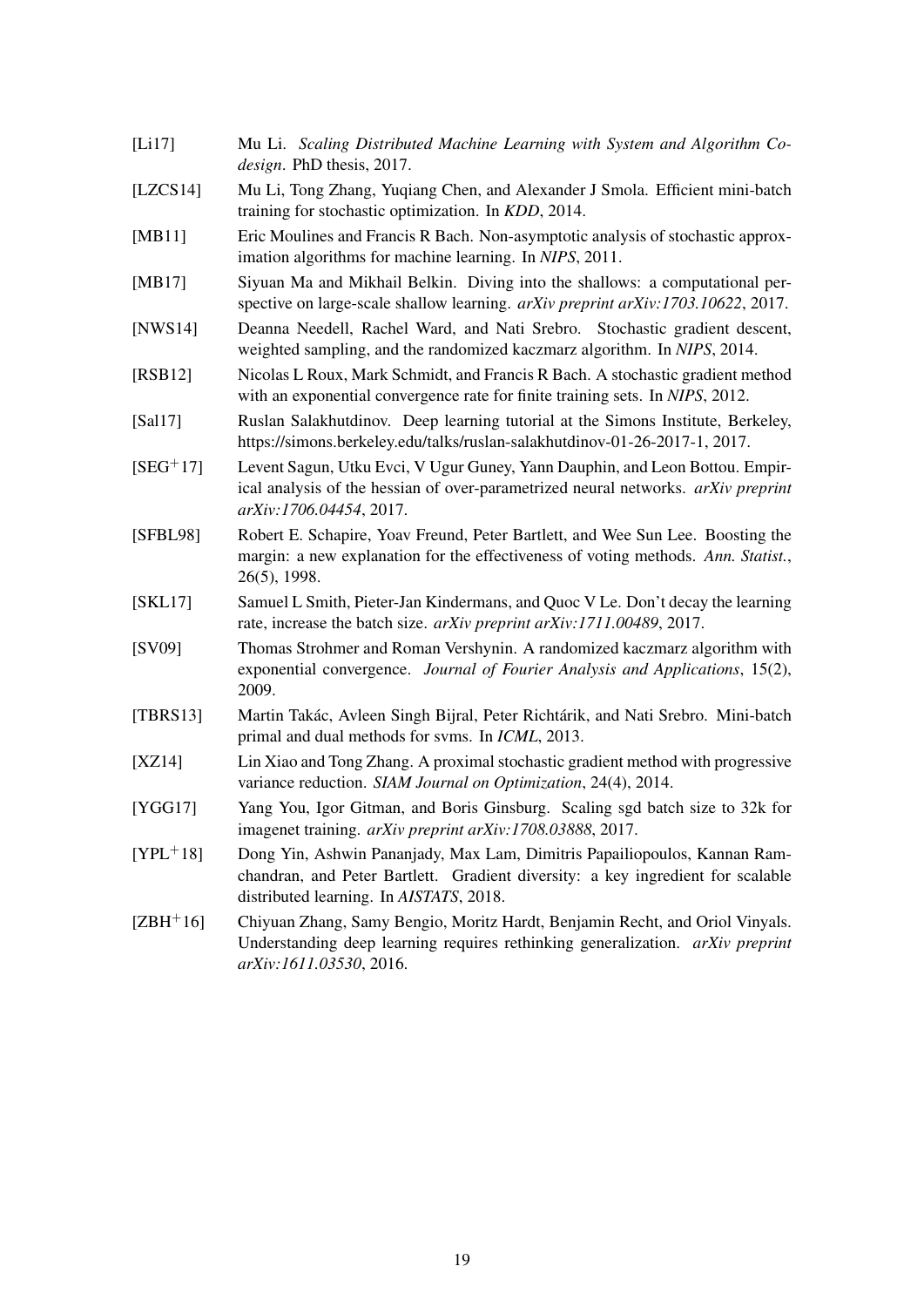### A Proof of Claim [1](#page-7-7)

Let  $\{e_1,\ldots,e_d\}$  denote the eigen-basis of H corresponding to eigenvalues  $\lambda_1 \geq \cdots \geq \lambda_k > 0$  $\lambda_{k+1} = \cdots = \lambda_d$ . For every  $i \in \{1, \ldots, n\}$ , let  $\mathbf{x}_i = \sum_{j=1}^d \alpha_{i,j} \mathbf{e}_j$  be the expansion of  $\mathbf{x}_i$  w.r.t. the eigen-basis of H.

Observe that for any  $k + 1 \leq \ell \leq d$ ,

<span id="page-19-1"></span><span id="page-19-0"></span>
$$
0 = \lambda_{\ell} = \boldsymbol{e}_{\ell}^T H \boldsymbol{e}_{\ell} = \frac{1}{n} \sum_{i=1}^n \alpha_{i,\ell}^2
$$

where the last equality follows from expanding each  $x_i$  w.r.t. the eigen-basis of H. Thus,

$$
\forall \ell \in \{k+1,\ldots,d\}, \alpha_{i,\ell} = 0 \ \forall i \in \{1,\ldots,n\}.
$$
 (25)

Fix any  $e_r \in \{e_1, \ldots, e_d\}$ . Fix a collection  $\{\tilde{x}_1, \ldots, \tilde{x}_m\} \subset \{x_1, \ldots, x_n\}$ . Let  $H_m =$ 1  $\frac{1}{m} \sum_{i=1}^{m} \tilde{x}_i \tilde{x}_i^T$ . Now, from [\(25\)](#page-19-0), we have

$$
H_m \boldsymbol{e}_r = \begin{cases} \frac{1}{m} \sum_{i=1}^m \sum_{j=1}^k \tilde{\alpha}_{i,j} \tilde{\alpha}_{i,r} \boldsymbol{e}_j & 1 \le r \le k \\ 0 & k+1 \le r \le d \end{cases}
$$
(26)

where  $\tilde{\alpha}_{i,j}$  denotes the j-th coefficient of the expansion of  $\tilde{\boldsymbol{x}}_i$  w.r.t. the eigen-basis of H.

The proof immediately follows from [\(26\)](#page-19-1) since for any  $u \in \mathcal{H}$ , we can write  $u = \mathbf{P}_u + \mathbf{Q}_u$ where  $P_u$  and  $Q_u$  denote the projections of u onto  $\text{Span}\{e_1, \ldots, e_k\}$  and  $\text{Span}\{e_{k+1}, \ldots, e_d\}$ , respectively. Hence, [\(26\)](#page-19-1) implies that  $H_mP_u \in \text{Span}\{e_1,\ldots,e_k\}$  and  $H_mQ_u = 0$ , which proves the claim.

### B Proof of Theorem [6](#page-11-1)

Here, we will provide an exact analysis for the optimality of batch size  $m = 1$  for the cost function  $g^*(m)^{1/m}$ , which, as discussed in Section [4.4.1,](#page-11-2) captures the total computational cost required to achieve any fixed target accuracy (in a model with no parallel computation).

We prove this theorem by showing that  $g^*(m)^\frac{1}{m}$  is strictly increasing for  $m \geq 1$ . We do this via the following two simple lemmas. First, we introduce the following notation.

Let

$$
g_1(m) = 1 - \frac{m\lambda_k}{\beta + (m-1)\lambda_k}, \ m \ge 1
$$

That is,  $g_1(m)$  is an extension of  $g^*(m)$ ,  $m \in [1, \frac{\beta}{\lambda}$  $\frac{\beta}{\lambda_1 - \lambda_k} + 1$ ] (given by the first expression in [\(20\)](#page-9-2) in Theorem [4\)](#page-9-3) to all  $m \geq 1$ .

Let  $g_2(m)$  denote the extension of  $g^*(m)$ ,  $m > \frac{\beta}{\lambda_1 - \lambda_k} + 1$  (given by the second expression in [\(20\)](#page-9-2) in Theorem [4\)](#page-9-3) to all  $m \geq 1$ . That is,

$$
g_2(m) = 1 - 4 \frac{m(m-1)\lambda_1 \lambda_k}{\left(\beta + (m-1)(\lambda_1 + \lambda_k)\right)^2}, \ m \ge 1.
$$

<span id="page-19-2"></span>**Lemma 3.**  $g_1(m)^{\frac{1}{m}}$  is strictly increasing for  $m \geq 1$ .

*Proof.* Define  $T(m) \triangleq \frac{1}{n}$  $\frac{1}{m} \ln(1/g_1(m))$ . We will show that  $T(m)$  is strictly decreasing for  $m \ge 1$ , which is tantamount to showing that  $g_1(m)^{\frac{1}{m}}$  is strictly increasing over  $m \geq 1$ . For more compact notation, let's define  $\tau \triangleq \frac{\beta - \lambda_k}{\beta}$ , and  $\bar{\tau} = 1 - \tau$ . First note that, after straightforward simplification,  $g^*(m) = \frac{\tau}{\tau + \bar{\tau}m}$ . Hence,  $T(m) = \frac{1}{m} \ln(1 + um)$ , where  $u \triangleq \frac{\bar{\tau}}{\tau} = \frac{\lambda_k}{\beta - \lambda}$  $\frac{\lambda_k}{\beta - \lambda_k} > 0$ . Now, it is not hard to see that  $T(m)$  is strictly decreasing since the function  $\frac{1}{x} \ln(1 + ux)$  is strictly decreasing in x as long as  $u > 0$ .  $\Box$